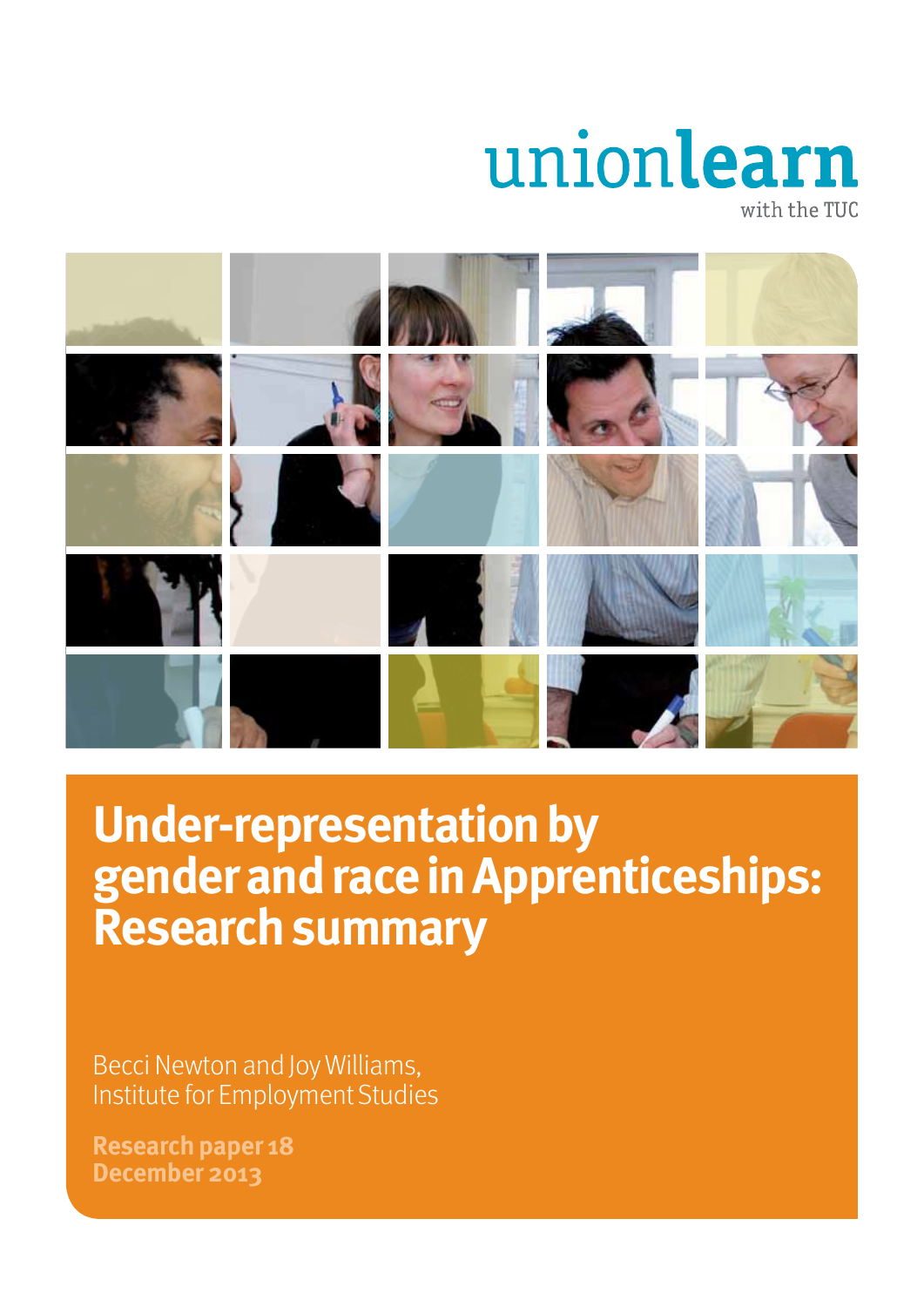### **Commissioning this project**

Unionlearn, the National Apprenticeship Service and the Skills Funding Agency shared responsibility for commissioning of this research, with the funding provided by the National Apprenticeship Service disseminated through unionlearn.

### **About the authors**

Becci Newton, Senior Research Fellow, and Joy Williams, Research Fellow, both work for the Institute for Employment Studies (IES), which is an independent, apolitical, international centre of research and consultancy in public employment policy and HR issues. IES is a focus of knowledge in employment and training policy, the operation of labour markets, and in the cross-cutting theme of equality and diversity.

### **Acknowledgements**

The authors are indebted to the national stakeholders, schools and careers advisers, providers, employers and young people who spared their time to help us with this research and shared their experiences through face-to-face or telephone interviews. We would like to thank Fred Grindrod, Matt Creagh and Tom Wilson at TUC unionlearn, Sharon Thompson, Rachel Hopkins and Claire Bonson at the National Apprenticeship Service and Dan Simons and colleagues at the Skills Funding Agency for their support to this project.

We greatly appreciated the expert insights offered by staff from the Department for Business Innovation and Skills (BIS), Cambridge Policy Consultants, CIPD, CfA, Gayna Davey at the University of Southampton, EEF, EHRC, E-Skills, Professor Alison Fuller at the University of Southampton, the Gatsby Charitable Foundation, HABIA, Andrea Laczik at the University of Warwick, NIACE, the Runneymeade Trust, Skills for Logistics, UKCES, Professor Lorna Unwin from the Institute of Education, University of London, and Dr Kathlyn Wilson at the University of Bedfordshire.

Finally, we wish to thank the research and support staff from the Institute for Employment Studies (IES) who contributed to this research, including Christine Bertram, Gill Brown, Martin Culliney, Beth Foley, Rosie Gloster, Stefanie Ledermaier, Linda Miller, Jo Regan, José Vila-Belda Montalt and Matthew Williams.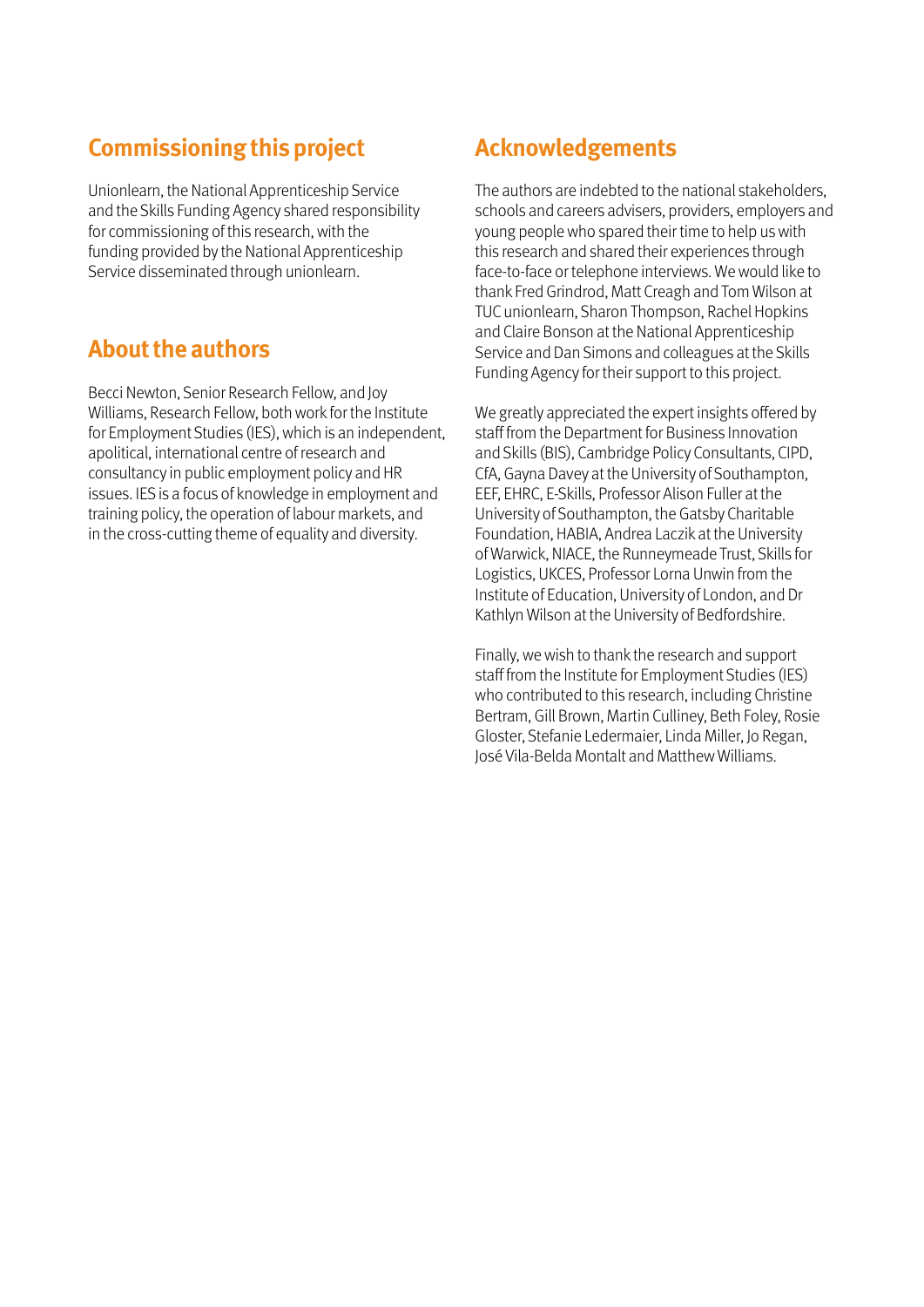## **Contents**

| <b>Abstract</b>                                                                       | $\overline{2}$ |
|---------------------------------------------------------------------------------------|----------------|
| Foreword                                                                              | 3              |
| <b>Introduction</b>                                                                   | 4              |
| The expansion of Apprenticeships and its effect on diversity                          | 6              |
| Why does equality and diversity in Apprenticeships matter?                            | 9              |
| What are the barriers? Who erects them?                                               | 10             |
| What works well in addressing diversity issues?                                       | 13             |
| Why has there been little change in the number of women<br>and BME apprentices?       | 15             |
| Overcoming gender stereotyping and ethnic under-<br>representation in Apprenticeships | 22             |
| <b>Notes</b><br>References                                                            | 25<br>25       |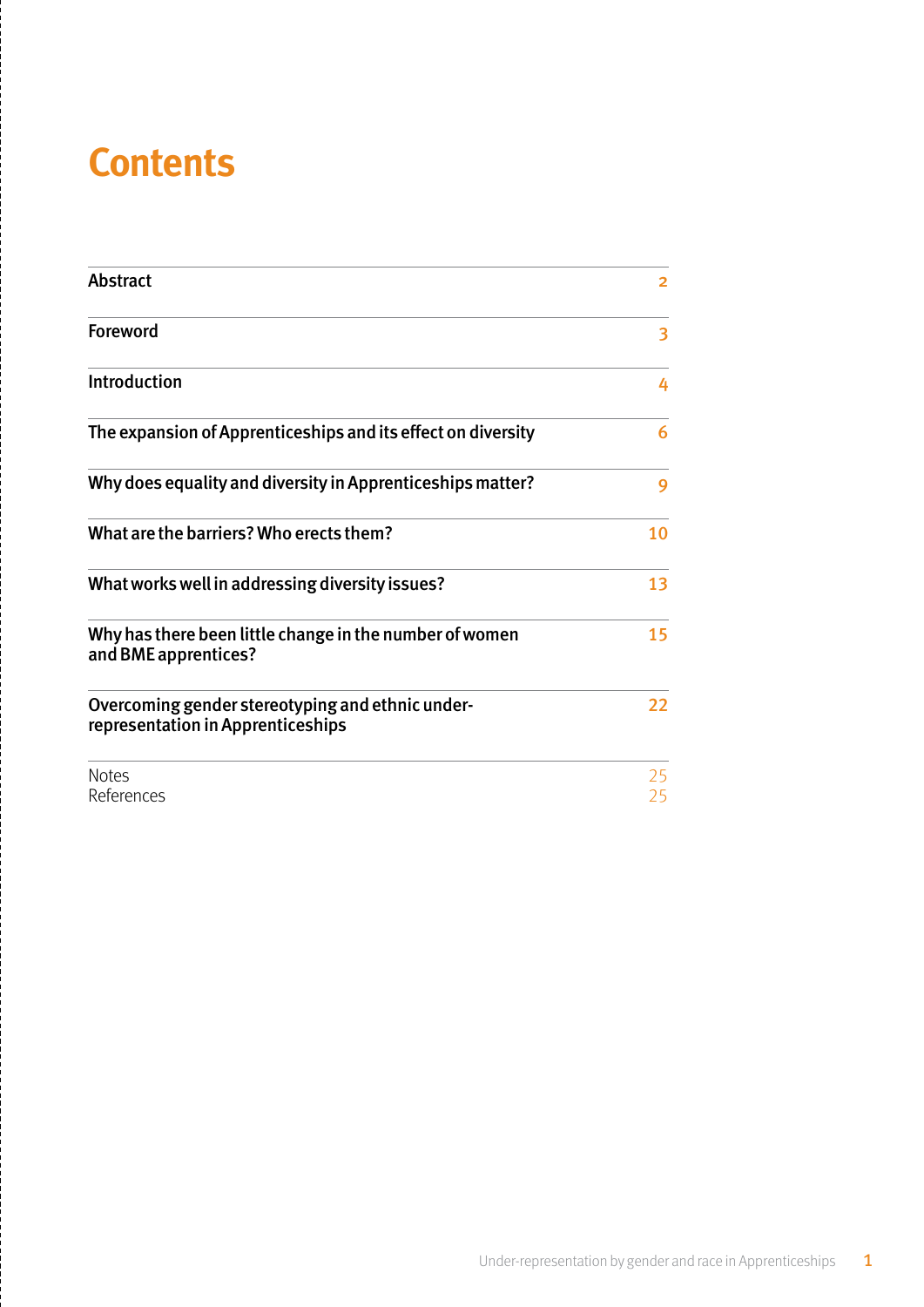## **Abstract**

Analyses reveal that alongside occupational segregation by gender in Apprenticeships, there is also significant under-representation of ethnic minority groups. This research was designed to supply detailed insight into under-representation in Apprenticeships by gender and ethnicity, to capture information about the decisions made by young people, and to examine employer practices in case recruitment strategies or unconscious bias could act as barriers. A first stage of work assessed the influence of recent policy developments; examined relevant, current research evidence; explored secondary data sources, such as the Individual Learner Record and Apprentice Pay Survey; and captured the views of strategic staff in the Apprenticeship system. A second stage comprised a large programme of interviews with careers advisers, teachers, training provider/college staff, apprentices and employers. The report synthesises the research, highlighting the impacts on diversity of the expansion of the programme, and why greater equality and diversity should be a concern. It explores the nature of the barriers encountered by different groups and draws together the evidence on what is effective in overcoming these barriers. Finally, recommendations are made for how the range of stakeholders in the Apprenticeship system can take action to increase interest in Apprenticeships and reduce barriers to access generally, as well as specifically act to promote the greater inclusion of young women and ethnic minority groups.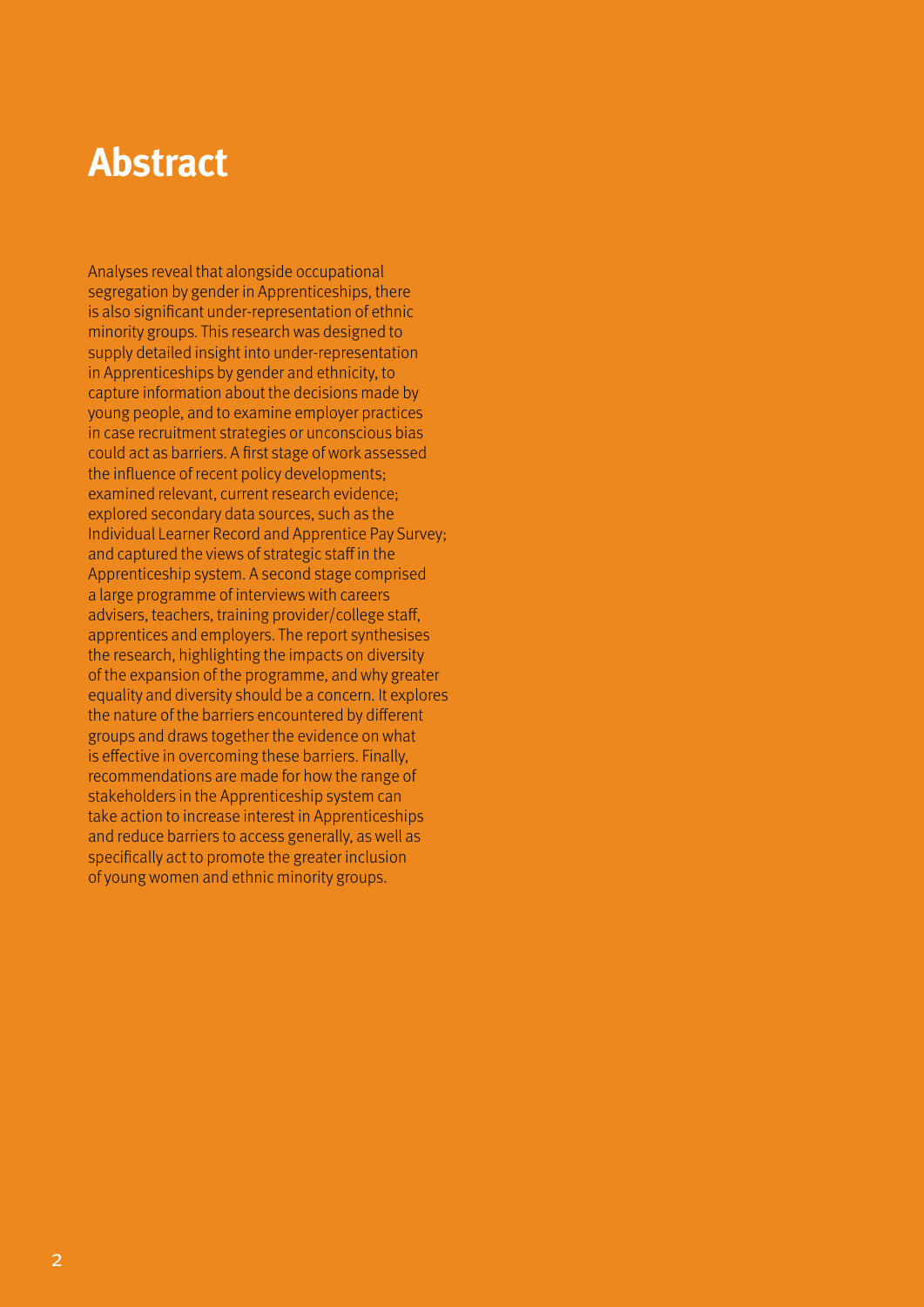## **Foreword**

Quality and equality are two aspects of the Apprenticeship experience that go hand-in-hand. They should both be given the highest priority. A good Apprenticeship programme will include strategies to ensure that Apprenticeships are accessible to the widest possible demographic and diverse spread of people. Unionlearn has consistently called for people from disadvantaged groups to be able to take up and complete high-quality Apprenticeships.

This research presents a comprehensive overview of the challenges and barriers surrounding underrepresentation in Apprenticeships. It demonstrates how all the available data reveals that women, ethnic minorities and disabled people face significant barriers in accessing high quality provision. The research links what we already know about gender inequality in Apprenticeships with a new and detailed look at how apprentices from ethnic minority backgrounds are not being given opportunities to access Apprenticeships.

While there appears to be a gender balance in Apprenticeships overall, in reality men and women train in markedly different sectors, reflecting and emphasising occupational segregation in the workforce generally. Women are significantly under-represented in high-quality sectors such as engineering (less than 4 per cent), while men are under-represented in low-pay sectors such as the children's and young people's workforce (6.9 per cent). Entry into Apprenticeships should be a means of reducing such segregation but there is little sign of a more diverse mix among apprentices.

This pattern of gender participation tends to hold or is accentuated across ethnic groups – again only 3.2 per cent of learners on engineering Apprenticeships are from ethnic groups – and there are consequences from it in respect of outcomes of pay and conditions. At first glance the Apprenticeship Pay Survey data suggest that women and ethnic minorities are paid, on average, more than male and white apprentices. In reality the reverse is true once age and conversion to Apprenticeship from an existing job are stripped out of the figures. These facts and figures are contained in the companion report to this one, published by the Institute for Employment Studies.

The detailed section on the expansion of Apprenticeships in terms of government action shows how there has been relatively little progress in tackling these barriers, despite various initiatives and policy incentives. Additionally, the in-depth literature review brings together the breadth of academic study on both subjects together for the first time.

The research sets out a compelling picture of the challenges facing women and people from ethnic minority backgrounds in accessing Apprenticeships. It outlines a series of recommendations to overcome gender stereotyping and ethnic under-representation. These recommendations are thorough and wide-ranging.

Unionlearn will be helping unions to act on the recommendations and to ensure that the widely acknowledged role of trade union representatives in supporting disadvantaged groups to access training at work is equally applicable to Apprenticeship provision. We will also be helping unions to encourage employers to recruit a more diverse mix of apprentices. As the report itself says, many of the necessary actions are well established but need emphasising. Far more urgency is needed with regard to these challenges and a fundamental rethink needs to happen about how these changes can happen, and crucially, be embedded into practice.

The research provides compelling reading. Everyone involved in Apprenticeships, from policymakers to practitioners, should read this report. We should all consider how the findings and recommendations can be acted upon to ensure an Apprenticeship programme that works for the widest possible demographic and diverse spread of people. Unionlearn looks forward to working with government, the National Apprenticeship Service, employers, unions and other stakeholders to ensure that Apprenticeships are genuinely open to all.

Tom wilson

**Tom Wilson** Director, unionlearn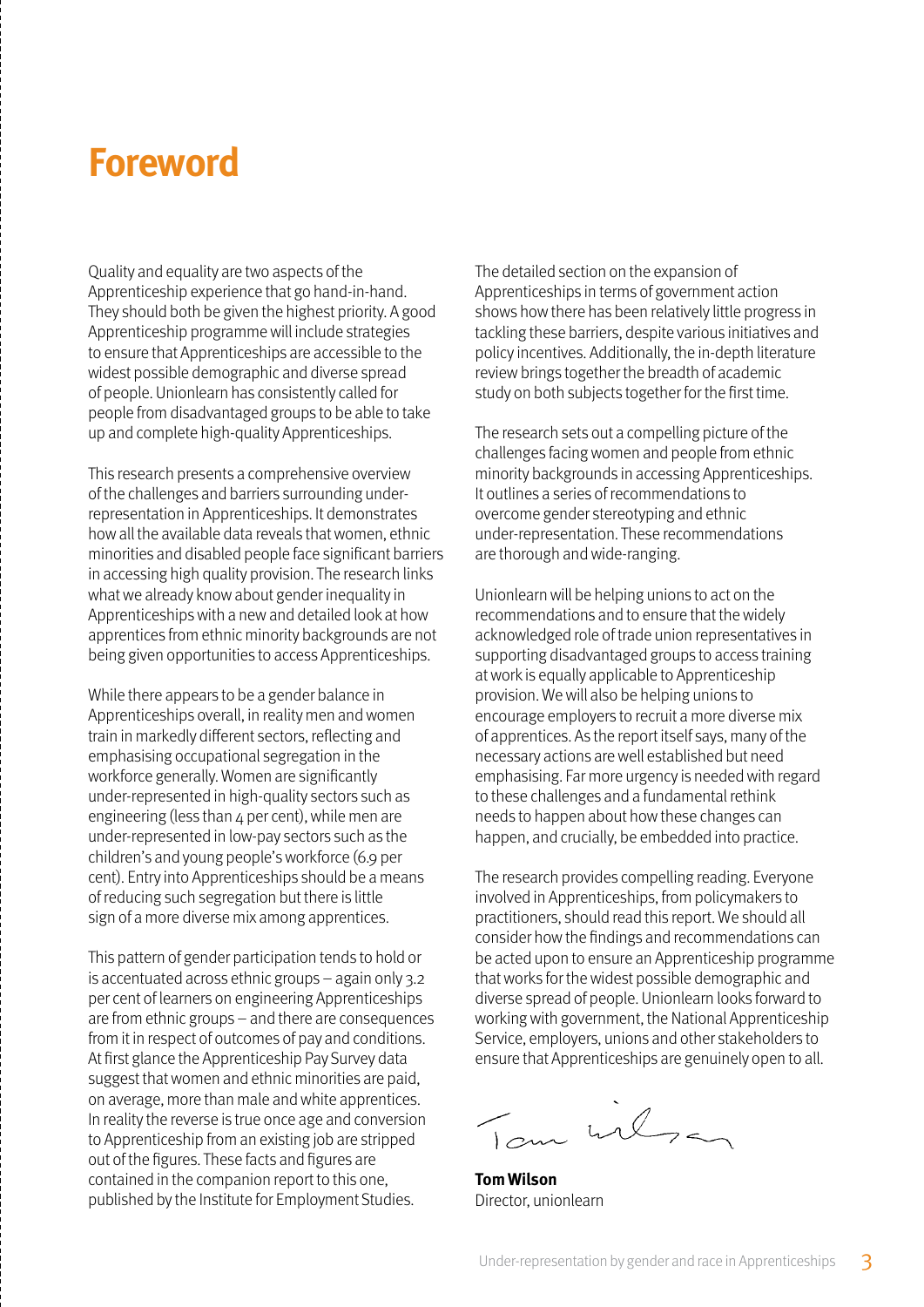## **Introduction**

While there has been a policy focus on addressing under-representation in Apprenticeships, particularly by gender, over many years, it is apparent that progress is slow. There is a continued need to focus on inequalities to ensure that:

- $\blacksquare$  young people are equally able to benefit from the excellent opportunities provided by Apprenticeships
- each young person can access the best route for their needs in order to reach their full potential
- $\blacksquare$  young people are assisted in the achievement of positive economic and social outcomes.

This project was designed to supply information about under-representation by gender and among ethnic minority groups in the Apprenticeship programme overall. While many occupational frameworks within the Apprenticeship programme

are strongly gender segregated, young people from ethnic minority backgrounds are under-represented in high-quality Apprenticeship frameworks.

The research explored the decisions made by young people about their careers in general, and about pursuing Apprenticeships in particular. Employer practices were examined to determine whether any bias exists within the recruitment process or whether there are strategies that serve to exclude ethnic minority groups. The perspectives of providers, schools and other stakeholders including those who support apprentices in the workplace such as union learning representatives (ULRs) were sought in order to provide information about the careers guidance and support available at each stage of young people's experience to offer a steer about what further careers guidance and support may be required.



#### **Figure 1: Overview of the research approach**

**Source:** Williams et al (2013)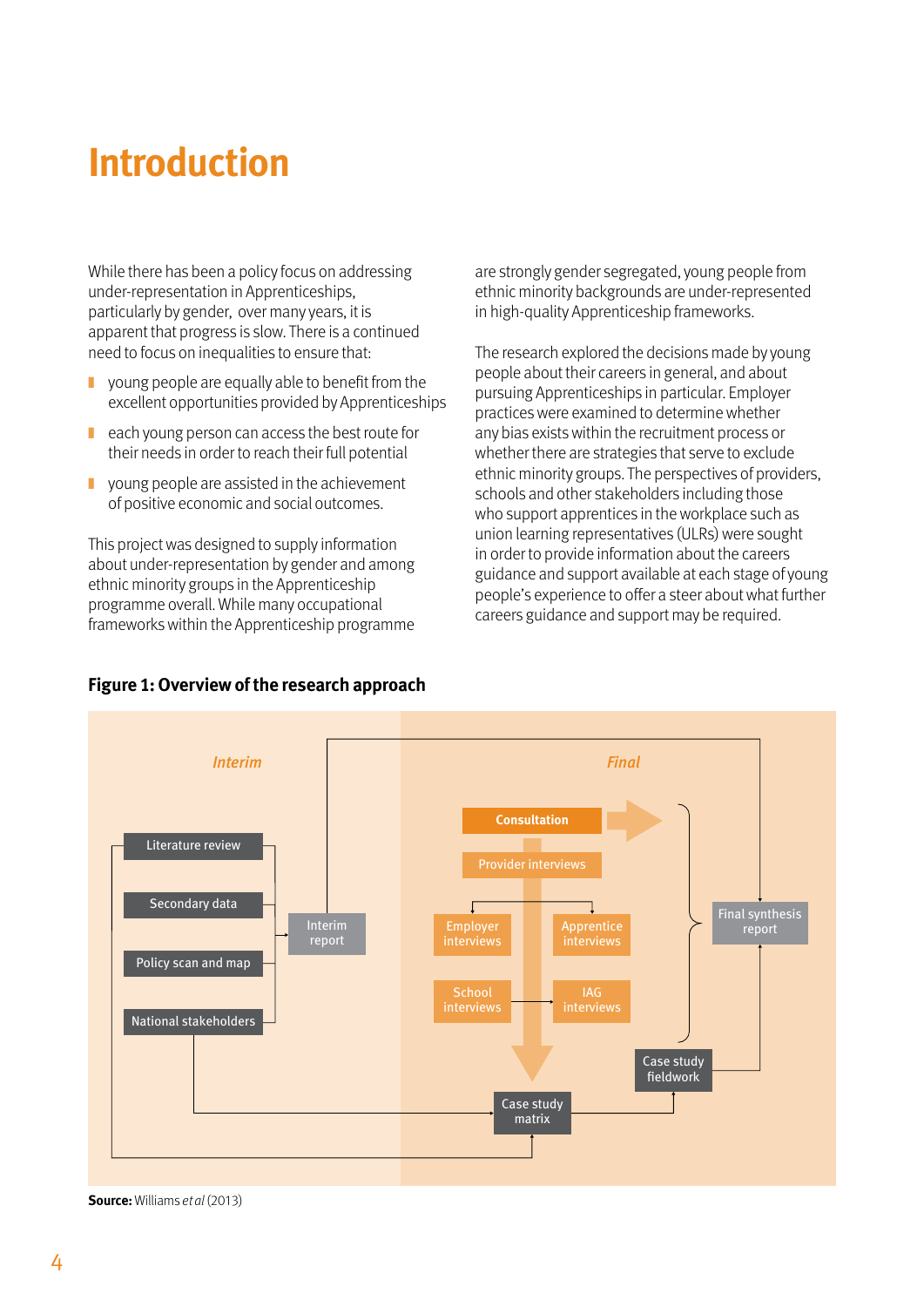The research evidence was gathered through a range of activities, as shown in Figure 1 (left). These included analysis of current and recent research reports and articles, exploration of the influences of recent policy developments on gender and ethnic minority representation in Apprenticeships, a review of secondary data sources and discussions with strategic staff in the Apprenticeship system. These analyses were contained in an interim report and subsequently used as the basis for consultation with key commentators and stakeholders within the Apprenticeship system, including an 'expert forum' and consultations with union staff. Following this, a large programme of qualitative research was undertaken, which involved what were termed 'operational stakeholders', meaning those directly involved in delivery of Apprenticeships or setting young people on the pathway towards an Apprenticeship, which included staff in schools, careers guidance providers, colleges and training providers and, crucially, young people engaged in Apprenticeships.

The primary and secondary research for this study was completed between September 2012 and June 2013 with consultation on the analysis and draft recommendations continuing into summer and early Autumn 2013.

The purpose of this research summary is to draw out, synthesise and provide a thematic examination of the key points from the full research report by Williams J, Foley B and Newton B (2013) called Under-representation by Gender and Race in Apprenticeships, available from www.employmentstudies.co.uk/pubs/report.php?id=503

It provides signposts to the sections and chapters where the relevant, detailed evidence can be found in the full report. Policy implications are identified based on the research and relevant recommendations are made and included in this summary.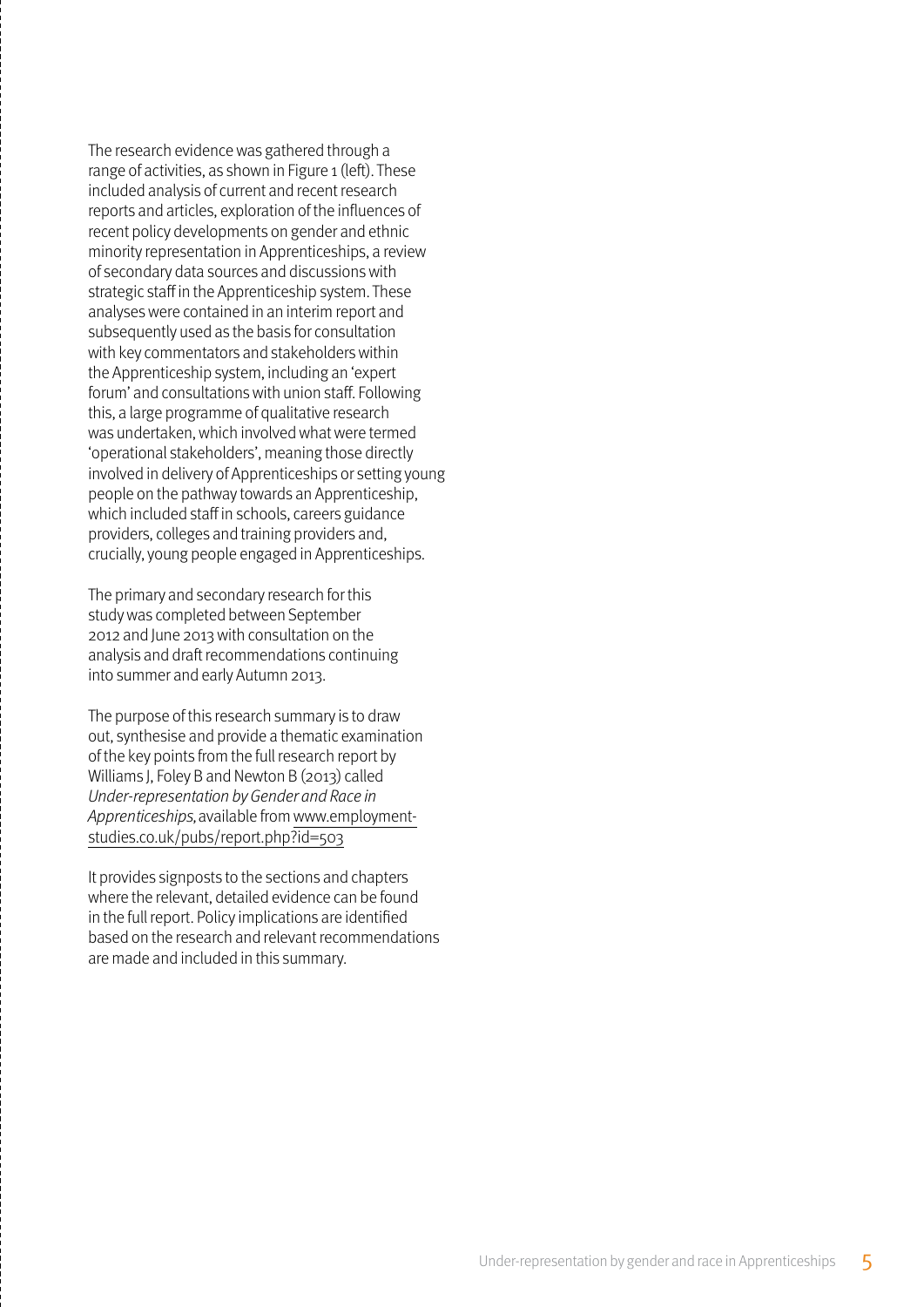## **The expansion of Apprenticeships and its effect on diversity**

#### The expansion of Apprenticeships has increased age diversity

Policy developments over the last 10 years are reviewed in light of the numbers starting on the Apprenticeship programme annually in Chapter 2 of the full research report. A step-change in the number of Apprenticeship starts is seen in the 2009–10 academic year (see Figure 2 below) following the policy decision to expand the programme; the greatest increase was seen among individuals aged 25 and over. Fuller and

Unwin (2012a, 2012b) (section 4.2.6) have attributed this to the withdrawal of Train to Gain funding, which previously had provided free training up to Level 3 to individuals in employment (see Chapter 2). From 2010, funding that would have supported Train to Gain was directed towards Apprenticeships; this led to massive growth in take-up among individuals aged 25 and over. Fuller and Unwin (2012b) call this the 'conversion' of existing employees to apprentices and note that these individuals gain qualifications or units based on work they are already doing, rather than



#### **Figure 2: Effects on diversity arising from expansion**

**Source:** Williams et al (2013)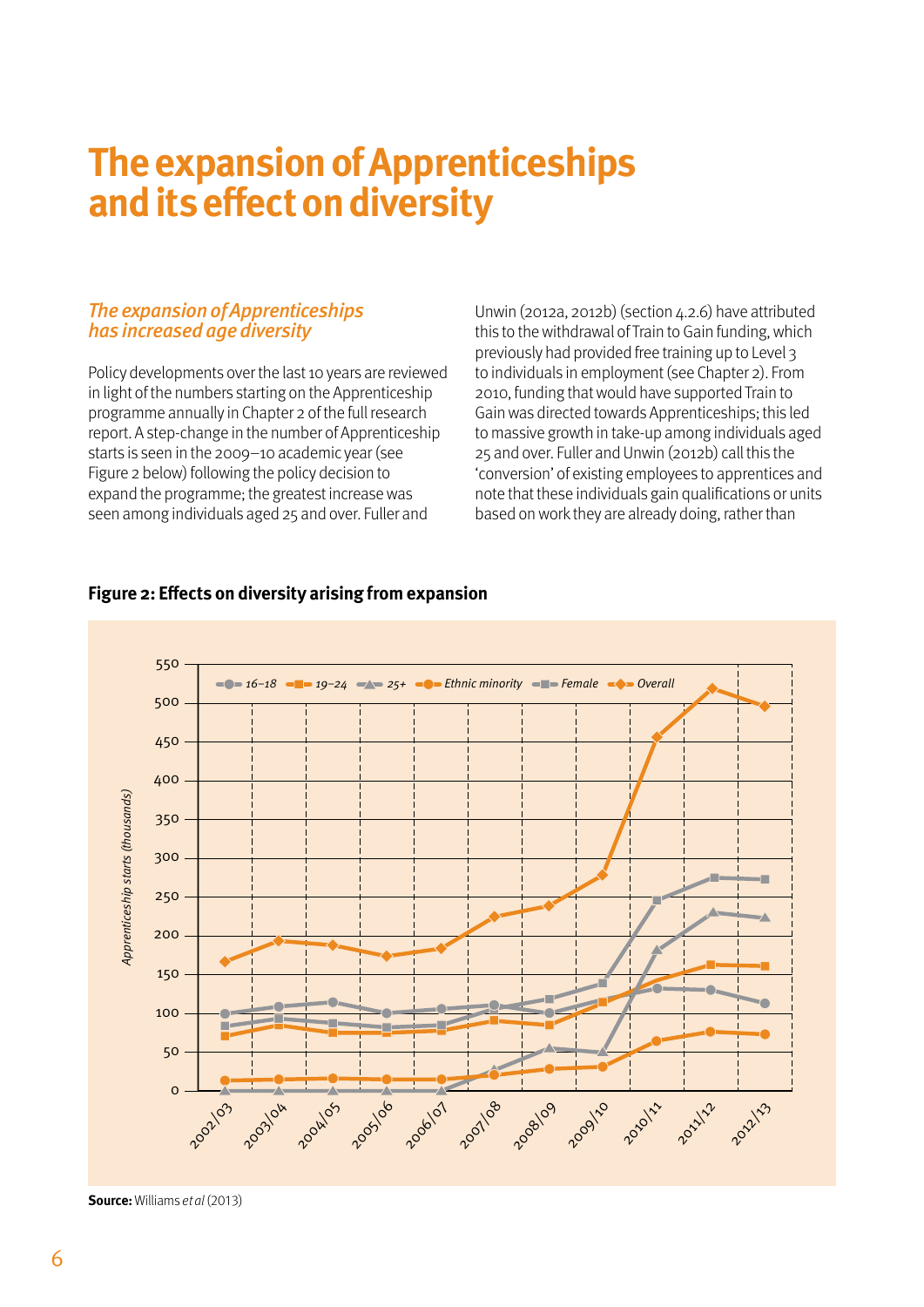being trained to perform their job: "Our point here is not to denigrate this process, but to stress that it is not the same as following an Apprenticeship" (Fuller and Unwin 2012a). The Richard Review (2012) has made recommendations that would exclude conversions from the Apprenticeship programme, through ensuring that apprentices, and the jobs they perform, require training to achieve full productivity (see Chapter 2).

#### Yet expansion has had a limited effect on other aspects of diversity

Figure 2 above shows a simplistic, though telling, picture of the equality and diversity effects of the expansion of the Apprenticeship programme, charting the trends for the three key age groups in Apprenticeships, as well as by gender and ethnicity in programme starts. It shows:

- $\Box$  rapid growth in starts among older adults, largely following the step-change expansion of Apprenticeships
- ❚ growth in Apprenticeships among females closely aligned to the expansion stepchange trend and the trend among over 25s, which can attributed to the prevalence of conversions among women employees
- $\blacksquare$  very limited growth in starts among 16- to 18-year-olds, seen by policymakers as a target group for expansion, and little effect of the expansion step-change on this group
- measured growth among 19- to 24-year-olds
- $\blacksquare$  limited growth in ethnic minority numbers involved in the programme, most similar to the trend among 16- to 18-year-olds.

A more detailed analysis of 'starts' based on individual learner record (ILR) data is presented in Chapter 3 (section 3.1 of the full research report), which compares apprentices to the population using Census 2011 data. This allows the examination of the trends when diversity characteristics are considered in combination. It shows that gender segregation within Apprenticeship frameworks cuts across ethnic and cultural identities and that ethnicity compounds the impact of occupational gender segregation. National stakeholders (Chapter 5) and providers (section 6.2.2) attribute this effect, in part, to cultural and religious restrictions on the nature of work that women from some ethnic minority

groups can do and who it is considered appropriate for them to mix with in the workplace, a point that is consistent with previous research (section  $4.1$ ).

The analysis shows that women predominate in Advanced and Higher Apprenticeships, irrespective of ethnicity (section 3.1.2). There is a developing view among providers that Higher Apprenticeships are overcoming, rather than compounding, the diversity challenges seen at Intermediate, and less so at Advanced, levels (see section 6.2.5) and are a means to tackle the esteem and parity of Apprenticeships in relation to higher education. While the ILR data analysis (Chapter 3) does not show any particular change in trends in Higher Apprenticeships this may reflect the time lag between data being published and the day-to-day reality of providers' experience.

However, this gender dimension to Advanced and Higher Apprenticeships is important when the picture of current Apprenticeships is explored. ILR analysis shows that Apprenticeships are currently dominated by training at the Intermediate level. The ILR data also confirms that female apprentices are older than their male counterparts, suggesting that their current job has been converted to an apprentice role. On the one hand, this should lead to concern about the differential impact of removal of 'conversions' on male and female apprentices. An impact assessment of Apprenticeship policies (DfE 2008) (section 4.2.1) noted that women were under-represented overall in the programme. By 2011 this was no longer the case (section 3.1) but this is in large part due to females being more likely to become apprentices as a result of 'conversion'. On the other hand, the removal of 'conversions' from the programme aims to drive up quality so, while it risks a reversion to the under-representation of women in the programme overall, they will no longer be overrepresented in Apprenticeships that are judged to be of lower quality. If women are predominant in Advanced and Higher Apprenticeships, concerns over their overall presence in the programme may be reduced.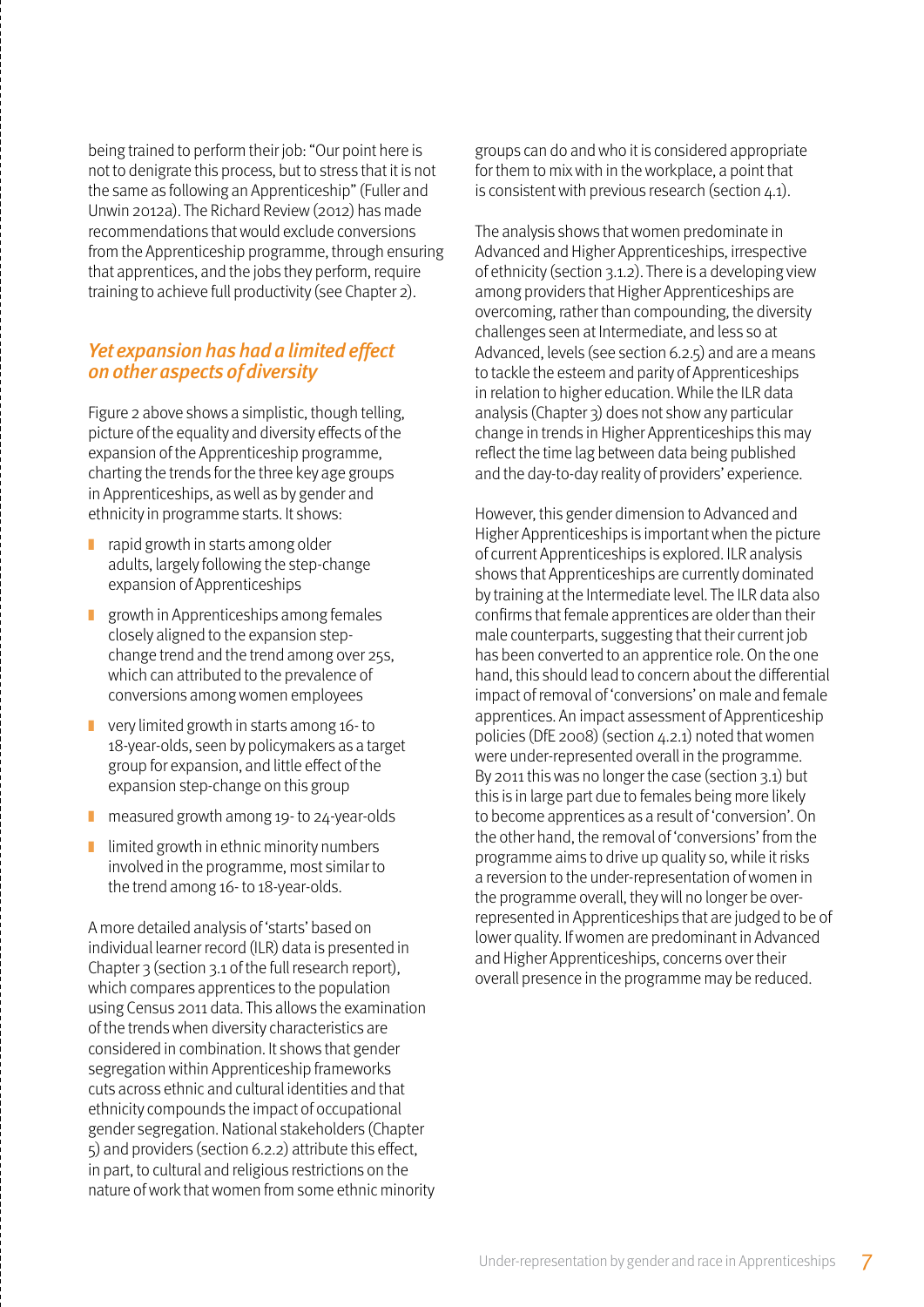#### Success rates are up, but there are concerns with respect to diversity

Overall success rates in Apprenticeships have increased in recent years (section 3.1.7). In line with this, success rates for female apprentices have improved and the gap in success between those who have, and those who do not have, a learning disability or difficulty has narrowed. However, success rates vary by ethnicity: white and Asian apprentices have the highest success rates while apprentices from black or mixed ethnic backgrounds have the lowest rates of success (see section 3.1.7 of the full research report).

This 'performance' trend is similar to that seen in Key Stage  $\Delta$  and is reported in earlier evidence reviews of equality and diversity in Apprenticeships (see section 4.1). It is unlikely that Apprenticeships alone can address the challenges faced by young people who have struggled at school. It is challenging, however, to assess, on the basis of the available data, how far low prior attainment among some ethnic minority groups is acting as the key barrier to Apprenticeships. Analysis of the prior qualifications of those starting Apprenticeships shows no clear trends, though this analysis raises questions about the number of apprentices of any ethnicity or gender repeating their prior level of study while training, rather than pursuing training at a higher level (section 3.5.2). What it is possible to say, though, is that non-white learners are far more represented in the applicant data than in the Apprenticeship start data (see section 3.4). This suggests that ethnic minority learners have an ambition to become employed as an Apprenticeship but that some bottleneck or barrier is preventing their access. In contrast, females have a lower than expected share within the applicant data, though this may be attributed to the high rate of conversion seen among women starting Apprenticeships.

With the policy aim to 'raise the bar' such that Apprenticeships delivered at Advanced and Higher levels become the dominant model (an ambition first put forward by Leitch 2006 and now supported by Richard 2012, see Chapter 2), the trends in success rates may see little change since opportunities to take up Apprenticeships may become constrained for young people with lower attainment levels. A key comment drawn from the evidence review on this point concerns the overall success rate that should be expected of the programme. Hogarth et al (2009), who are cited in the 2012 Review of Apprenticeship Research, suggest that achieving 100 per cent completion is neither feasible nor desirable in the "face of a policy [which] aims to increase participation and representation of particular equality groups in Apprenticeships".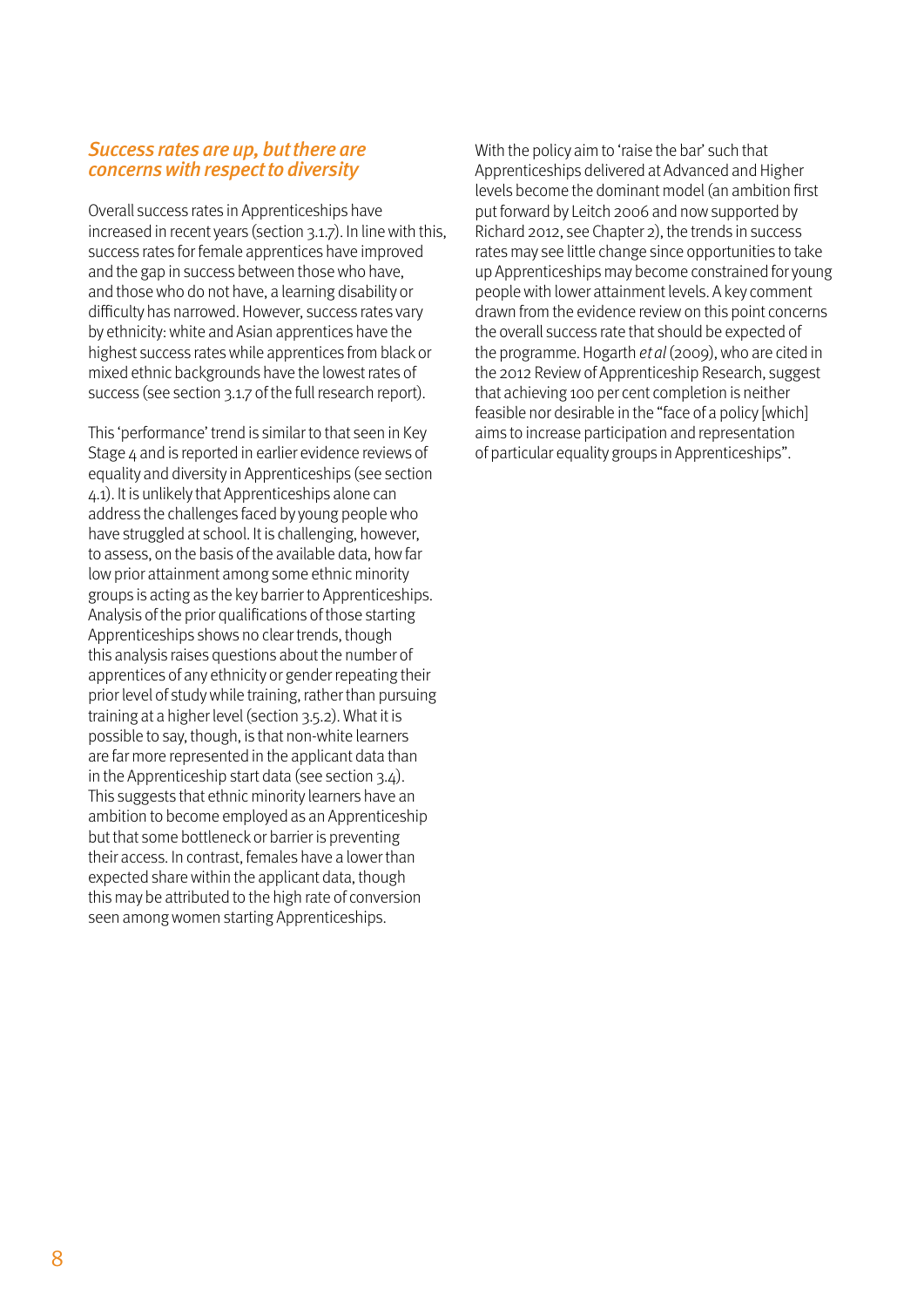## **Why does equality and diversity in Apprenticeships matter?**

Fuller and Unwin (forthcoming) (section 4.2.2 of the full research report) highlight that, while gender differences in Apprenticeship sectors may be reflective of segregation in the broader labour market, gender equality in Apprenticeships must remain a concern. The continued mirroring of workforce trends serves to compound female dominance in sectors where it is difficult to progress and, since sector influences the wages that apprentices attract, contributes to the overall lower wage rates seen among women workers. The TUC (2008) shares this concern, noting that women "miss out on high quality programmes and are more likely to have poor pay and conditions".

There is less commentary in the evidence and interviews about why ethnic minority underrepresentation in Apprenticeship matters; the key point is that some ethnic minority individuals may be missing out on a career route that suits their needs better than, for example, traditional academic pathways. Beyond this, Butler (2012) notes that, "increasing representation in Apprenticeships would offer a positive start to tackling... [the] unemployment currently blighting so many ethnic minority young people" (section  $\Delta$ , 2.1). From discussions with employers (section 6.3.3), there are indications of the main motivations for becoming more ethnically inclusive that concern the business case: employers are considering whether they have access to the full talent pool if ethnic minority individuals are underrepresented within their Apprenticeships. Employers also believe that it is in their interests to reflect their customer base as well as the community served by the business (section 6.6.3). Skills Development Scotland (2011) confirms that these benefits arise from more inclusive recruitment (section 4.3.6).

However, discrimination is rightly a concern since it has a profound effect on under-representation. The evidence (section 4.3.7) shows that discrimination affects atypical gender entrants to occupations as well as ethnic minority individuals – though in different ways. A macho workplace culture, and a belief in the gendered nature of work, can lead to gender discrimination (DIUS 2008). Some employers require

gender atypical entrants to outperform traditional recruits before they will be accepted (TUC/YCWA 2010). reference is where? Ethnic discrimination may be covert, with individuals excluded from shortlists on the basis of their surname (Butler 2009) and may reflect a desire among employers to work with people who are of a similar background and culture to themselves (unionlearn 2011).

The analysis of data from the Apprenticeship Pay Survey (APS) (section 3.2) provides detailed information on rates of pay, including overtime pay, as well as the provision of off-the-job training. Analyses reveal telling differences between the different groups. Gender is a significant influence on pay: when controlling for all other factors, female apprentices earn on average £0.24 less per hour than male apprentices. However, ethnicity is not a significant influence on the pay of apprentices, when controlling for all other factors (section 3.2.1).

Further analysis of the APS data demonstrates that male apprentices are more likely to be paid for overtime than females, while white apprentices are more likely than ethnic minority apprentices to do paid, as well as unpaid, overtime. Statistical tests show that the likelihood of paid overtime is significantly influenced by gender, but not ethnicity, when other factors are taken into account (section 3.2.4). Furthermore, both women and non-white apprentices are less likely than males and white apprentices to take part in off-the-job training (section 3.2.2).

It is possible to conclude, therefore, that gender is the biggest influence on the pay and conditions of apprentices, and is a more prominent influence than ethnicity. It is likely, however, that gender and ethnicity taken together compound disadvantage in respect of pay and conditions. The sector framework of Apprenticeships undertaken by female and non-white apprentices is highly influential since both are less represented in those sectors with a long tradition of Apprenticeship, and which consequently have betterdeveloped conditions and progression opportunities.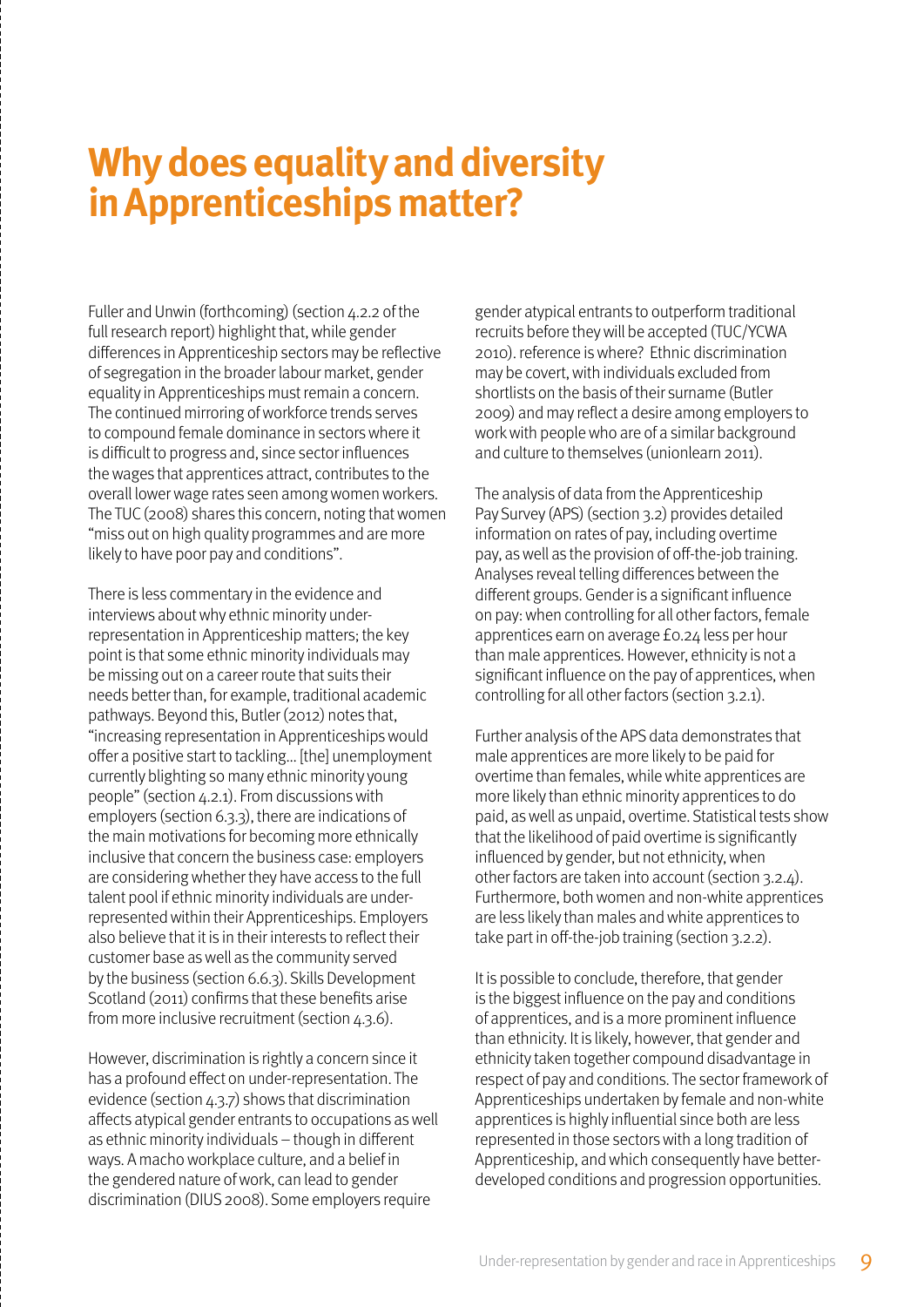## **What are the barriers? Who erects them?**

There is a wealth of evidence and opinion about the barriers to Apprenticeships and factors that lead to occupational segregation, and it is apparent that there is no lack of awareness and knowledge about barriers among those involved in the Apprenticeship system. There is considerable consistency over time in stakeholders' views about what inhibits the take-up of Apprenticeships – which may imply a gap in action rather than knowledge. The barriers to Apprenticeship, drawn from the existing evidence (see Chapter  $\mu$  of the full research report) and the primary research for this project (Chapters 5 and 6), are shown in Table 1 below. These are categorised as arising from either the:

- demand-side, i.e. related to young people and their social circumstances, or
- $\blacksquare$  supply-side, i.e. arising from the workplace, employers' practices or the practice and activities of providers.

#### Demand-side barriers

A greater number of barriers have been identified on the demand side, and there is an argument that increasing demand among a wider range of young people will lead to greater inclusivity in the Apprenticeship programme as a whole.

An over-arching issue concerns the views of parents, carers and wider society regarding 'appropriate' careers for young men and young women. Linked to this is the wider question of whether Apprenticeships are seen as a route to a good career, an issue that can particularly affect ethnic minority communities. The interviewees (Chapters 5 and 6 of the full research report) express views that are consistent with previous evidence (Chapter  $\varphi$ ), such that Apprenticeships are seen as a 'second best, second chance' route or simply as a route to trade and craft

#### **Table 1: Categorisation of the barriers to greater inclusivity in Apprenticeships**

| Demand-side                                            | <b>Supply-side</b>                                                                      |
|--------------------------------------------------------|-----------------------------------------------------------------------------------------|
| Parental views of suitable occupations                 | Lack of positive role models and mentors                                                |
| Perceptions about routes to a good job                 | Exclusive recruitment practices                                                         |
| Lack of knowledge of (the benefits of) Apprenticeships | Direct and indirect discrimination                                                      |
| Negative perceptions of Apprenticeships                | Lack of focus on equality and diversity among providers                                 |
| Lack of direct occupationally relevant experience      | Lack of Apprenticeship vacancies                                                        |
| Lack of confidence                                     | High levels of competition for apprenticeship vacancies                                 |
| Stereotyped perceptions of occupations                 | Lack of flexible working conditions                                                     |
| <b>Cultural barriers</b>                               | Lack of suitable support                                                                |
| Earlier decisions for non-apprenticeship routes        | Impacts of policy developments                                                          |
| Lack of, inaccurate or insufficient careers guidance   | At local level, Apprenticeships can reflect only the<br>make-up of the local population |

**Source:** Williams et al (2013)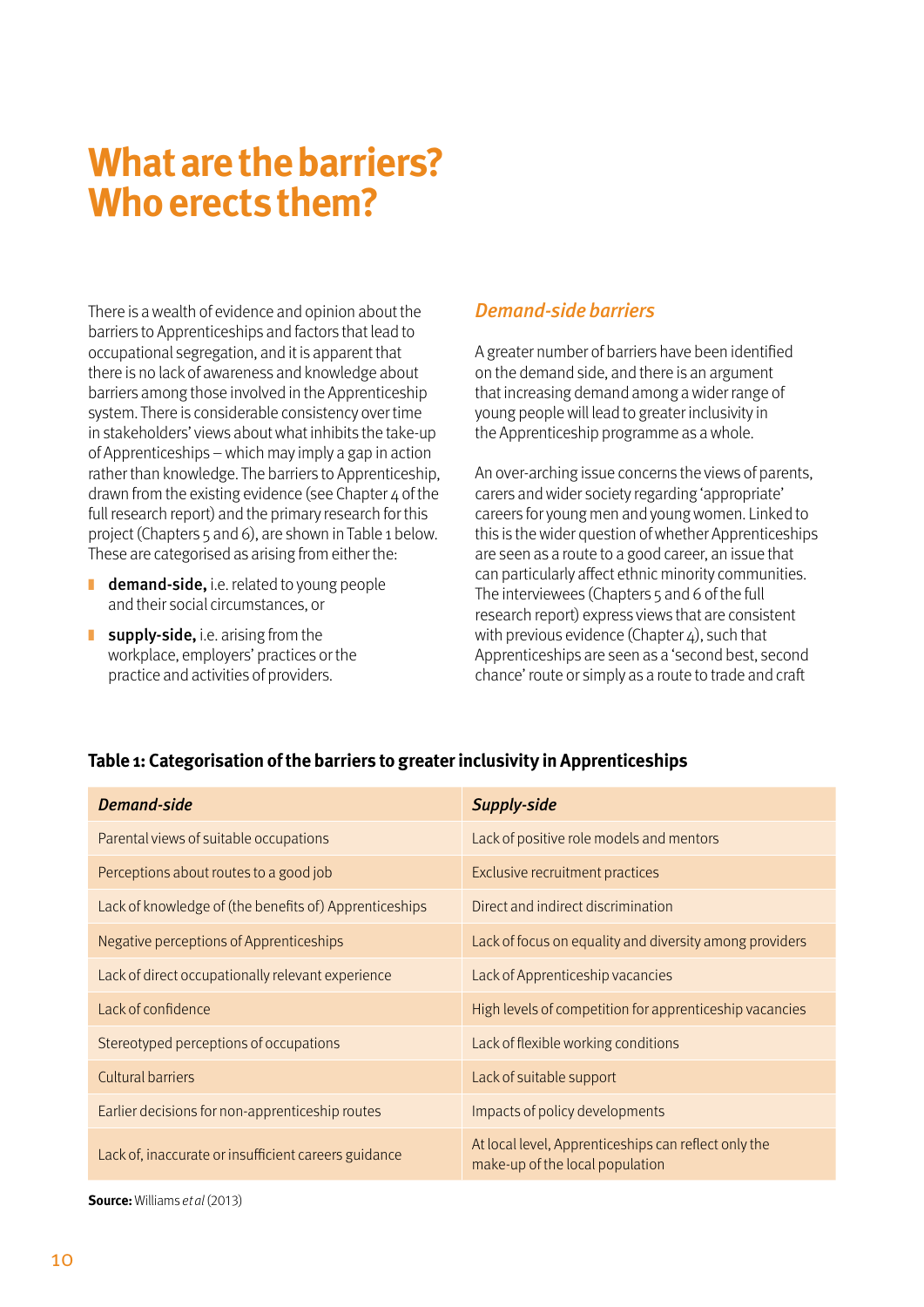occupations and not the professions. Parents and other influencers of young people often simply do not understand the current Apprenticeship offer and its benefits. This limits uptake of the programme.

There is evidence that a lack of occupationally relevant experience perpetuates gender stereotypical take-up of Apprenticeships (section 4.3.3; section 6.2.7). This is compounded by a lack of confidence, which can inhibit young people from moving into occupations that are not gender-typical, particularly at a young age – there is some evidence that this lack of confidence may be overcome among those who are older (section 4.3.4; section 6.1.2). However, a viewpoint persists that employers have little responsibility to create the conditions where atypical applicants feel confident to secure and sustain work in non-traditional sectors; this must be challenged – and some good practice evidence exists. For example, to avoid disadvantaging young women on the basis of a lack of relevant occupational experience, employers in the construction sector have encouraged young women to speak about activities related to construction, such as DIY and home-decorating, that they have engaged in rather than considering only directly relevant experience, in order to help them to provide relevant experiences in recruitment (section 6.3.5). Practices such as this must be promoted to a wider group of employers.

Cultural barriers to Apprenticeships were also discussed by interviewees, with some able to provide a very detailed picture of how these interact (section 6.1.2). These cultural barriers are often more about the country of origin and the migration trend than race per se and, as a result, there is an interplay between these barriers and social class. For example, Indian families were encouraged to enter the UK to become doctors because their training system was similar; a consequence of this is that highly educated individuals were attracted to the UK. These individuals are now parents and because of their experience they promote the academic route as a route to the professions. With some cultural and ethnic minority groups there are long-held beliefs relating to appropriate gender roles that will have to be overcome before the Apprenticeship programme becomes more inclusive.

The most frequently cited barrier noted by the interview sample was associated with the provision of independent and impartial careers guidance. There have been long-standing concerns that young people receive insufficient or inaccurate careers guidance (section 4.3.11). The recent policy change

– highlighted in the policy review (Chapter 2), which led to the restructuring of careers guidance and gives schools autonomy over the nature of careers guidance supplied to the student body – was particularly referred to by interviewees as having a detrimental impact (Chapters 5 and 6), though it is too soon to know the precise impact of these changes on take-up of Apprenticeships and establishing causality in any case would be challenging.

The review of the Longitudinal Survey of Young People in England (LSYPE) enabled a historic picture of careers guidance for Apprenticeships to be explored (section 3.3.2) and showed that parents were overwhelmingly the main influencers on young people's decisions. However, teachers were also a key source of advice. While young people reported that, overall, careers guidance had been 'adequate', they also noted that the emphasis was primarily on academic and educational routes, rather than Apprenticeships and work-based training.

Concerns about careers guidance have been heightened following the recent restructuring of its provision. Questions were raised about whether careers guidance provision in schools is impartial (section 5.1.1), whether Apprenticeships are mentioned and whether occupational stereotypes are tackled within the careers guidance provided (section 6.1.2). A key challenge is that most teachers have experience only of academic programmes and are not well-placed to provide advice on vocational options. Guidance staff should have a broader insight, though they may see their role as demand-led; if a young person does not request information about Apprenticeships then this option would not be covered in the careers guidance session (section 6.1.2). Interviewees who do not work in schools, such as training providers and college staff, report barriers to entering schools to provide careers guidance, which inhibits the provision of broader careers guidance (section 6.1.4). The National Apprenticeship Service is implementing a series of actions to publicise alternative (non-academic) routes to young people and to broaden the careers guidance and support young people can access (section 5.4). Evidence from the interview sample suggests that, while these actions are well conceived, their longer-term impact may be hard to discern.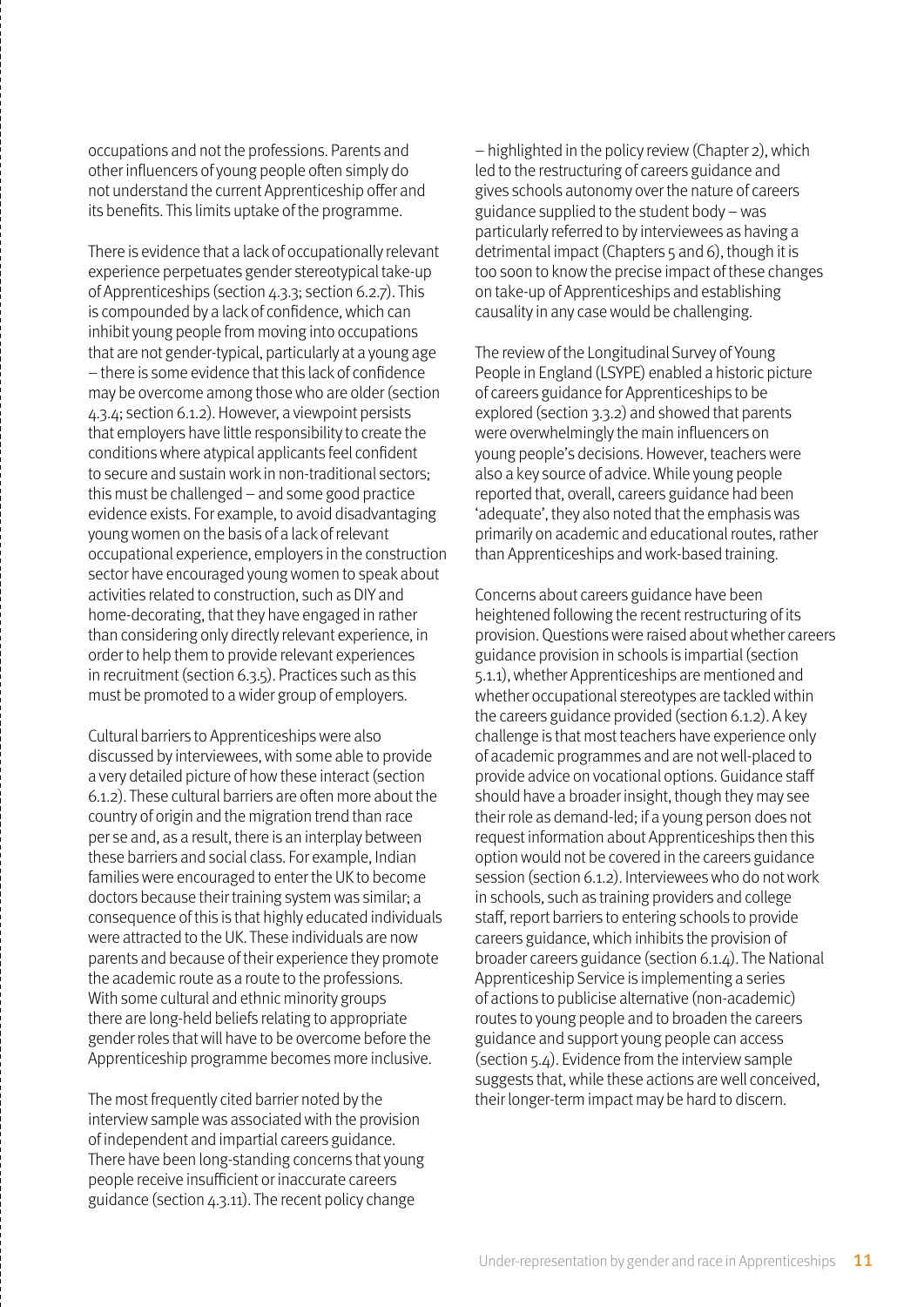#### Supply-side barriers

While the barriers identified on the demand-side must be a focus of attention, this should not be at the expense of action to address the supply-side of the equation. Barriers arising from the supply-side – that is, from employers, training providers and others involved in the delivery of Apprenticeships – are more limited in number but have significant impact.

Employer recruitment practices are a particular concern (see section 4.3.8, section 5.3.1 and section 6.3.5 in the full research report) especially in smaller companies where informal approaches to recruitment operate, such as word of mouth and the recommendations of existing workers. These approaches can serve to deliver 'more of the same', narrow the recruitment pool and exclude nontraditional entrants to sectors and occupations.

The high demand for Apprenticeship vacancies leads to competition that may be to the detriment of atypical applicants. Employers seeking the best candidates may prioritise certain GCSE subjects and grades, as well as particular prior experience, which can make it hard for atypical applicants to compete since they lack the range or depth of experience of more traditional applicants (section 6.3.5).

The use of role models and mentors is a popular way of encouraging young people to consider a broader, and less traditional, range of job options. However, the small numbers of people from under-represented groups in the workplace means that there are insufficient role models and mentors to encourage young people; leading to a 'Catch 22' (section 6.2.3).

Beyond attracting a more diverse pool of applicants through improved recruitment practices, support and working conditions and arrangements are further concerns – a point that has been highlighted by numerous commentators over time (section 4.4.2). However, the interview sample identified some employers exhibiting good practice through offering mentoring and tailored line management support to apprentices generally. This is viewed as particularly beneficial to those from under-represented groups, as well as young people more widely, in helping them to cope better in the workplace (section 6.3.1).

Policy developments can be a critical lever in encouraging the requisite action and focus. For example, a number of the providers interviewed discussed recent Ofsted assessments, which include an increased focus on monitoring equality and diversity and taking action to address equality and diversity within existing practice (section 6.2.1). Since Ofsted assessments apply to providers across the Apprenticeship system, all will be held to account on these issues, which may lead to an increased focus on the attraction, support and retention of a broader range of Apprenticeship candidates.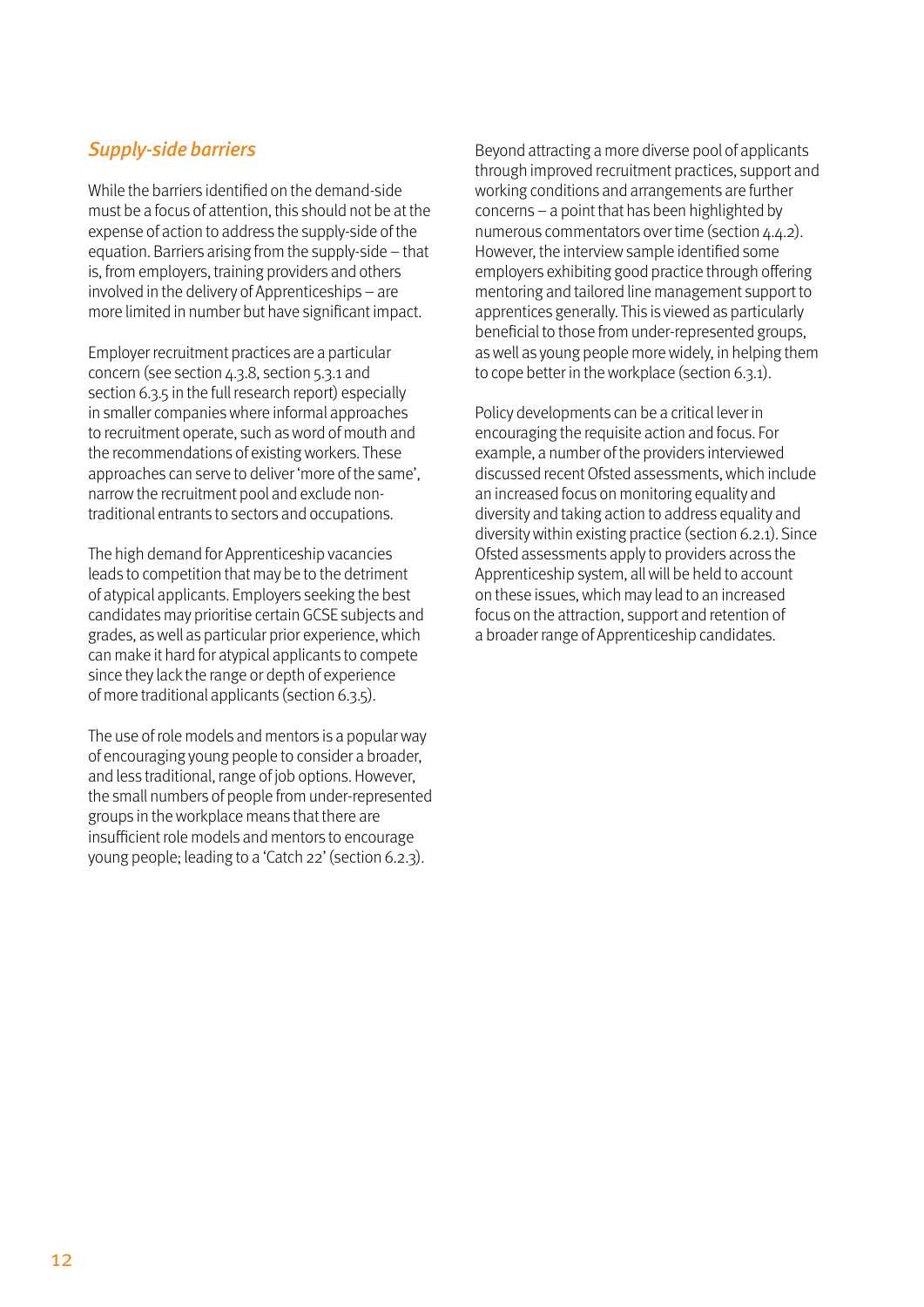## **What works well in addressing diversity issues?**

There is a broad consensus among the interview sample about the types of actions that are needed, but their ideas are far from new; rather they confirm the earlier evidence that is reported in section 4.4.1 of the full research report. That they emerge again here in the latest research suggests that good practice has yet to take root and become embedded. That said, increased activity in some areas may lead to improved results in later years. The key recommendations for each stage of a young person's journey towards an Apprenticeship are set out below:

### Pre-Apprenticeship practice

- Commentators and researchers have consistently noted that there is a need for the provision of better careers guidance. Careers guidance should include reference to Apprenticeships as well as to mainstream academic education opportunities, should discuss pay and conditions as well as qualifications, and should challenge stereotypes of Apprenticeships and occupations (section 4.4.1). Interviewees believed that the new careers guidance policy may undermine any action in this regard. Moreover, discussions with staff who deliver careers guidance shows that some believe careers guidance must be demand-led, guided by the young person's questions and self-identified aspirations rather than challenging or attempting to elaborate on the various options available (section 6.1.2). This interpretation is unhelpful and unlikely to lead to any significant change in the equality and diversity trends in Apprenticeships. A comprehensive package of careers education is needed early on, before young people have developed entrenched stereotypes about jobs, on which careers guidance might build (section 6.1.2). It would be helpful if all staff, not simply guidance providers but teachers too, who offer advice to young people, however formally or informally, had adequate knowledge of vocational training options to ensure that their advice is as impartial as possible.
- ❚ Tasters and work experience opportunities are also helpful, giving real insight into different curriculum areas/subjects, work roles and workplaces and in effect provide an active form of careers guidance. There was concern among interviewees that the Wolf Review has served to undermine the provision of work experience as part of the school curriculum, which may be detrimental to widening demand for Apprenticeships (section 6.1.3).
- $\blacksquare$  Pre-Apprenticeship support is needed to help applicants from under-represented groups to compete successfully for Apprenticeships. At the time this report was written, the National Apprenticeship Service was supporting action on this by channelling funding through the Association of Education and Learning Providers for pilots to provide additional support to unsuccessful applicants (section 5.4). Some providers and some employers also offer pre-Apprenticeship support, which may provide a useful model to others (section 6.2.1, section 6.3.1 and section 6.3.5).
- $\blacksquare$  Finally, positive role models are important, despite the 'Catch 22' situation (see earlier) that may inhibit their provision. Role models can be drawn from existing apprentices or from workers within organisations. Individuals selected to act as role models must be appropriate, be recognisable, offer a positive example and take an inclusive stance. However, those introducing role models, for example at employer events, must also be diversity-aware to ensure that, through their language and actions, they do not reinforce stereotyped perceptions of non-traditional individuals in occupations (Box 16, Chapter 7).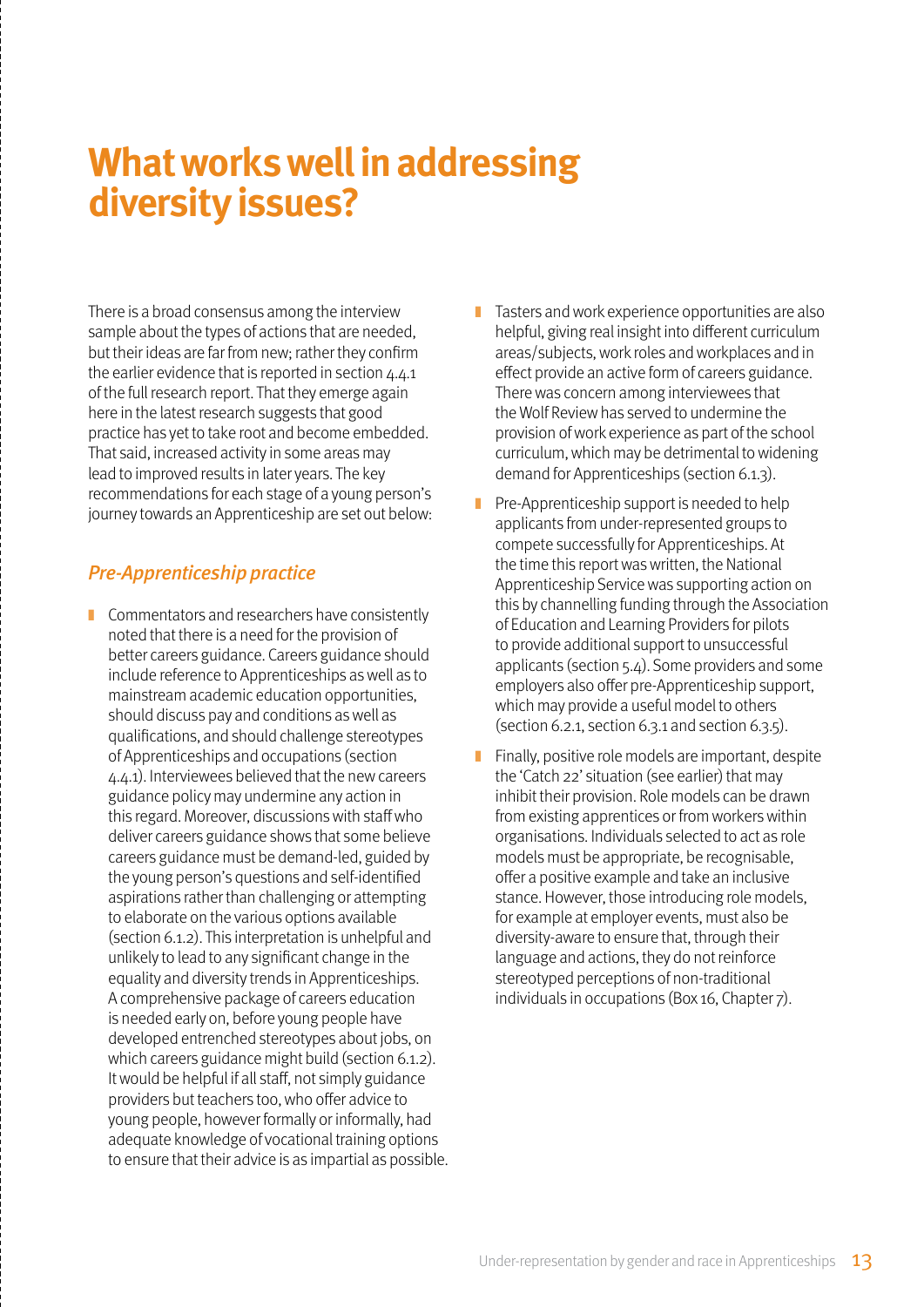#### Practices that are effective in supporting non-traditional apprentices

- Working with employers, where necessary, to address recruitment practices in order to restrict direct and indirect discrimination is important (see section 4.4.2 of the full research report). This can help businesses understand the unintended consequences of some recruitment practices. Providers are well positioned in this regard since many assist employers with the sourcing and recruitment of apprentices (section 6.3.5). However, providers do not always take action: some simply attribute the problem to employer practices without seeking to address them, while employers simplistically summarise the problem as a lack of demand from non-traditional apprentices for their vacancies (section 6.3.2).
- $\blacksquare$  Ensuring that appropriate working conditions are available is important (section 4.4.2). It is crucial, and forms part of equality duties, that employers ensure that facilities and requirements such as dress codes are adjusted to accommodate non-traditional apprentices. This can include cultural or religious requirements or separate facilities by gender.
- $\blacksquare$  In-work support is valued by non-traditional apprentices (section 4.4.2). This includes the provision of mentors in the work place – which may be a union learning rep, a sympathetic manager or a colleague – since this can help overcome feelings of isolation. The interviewees identified an additional role for mentoring that related to the building of resilience in non-traditional apprentices in order that they better cope with workplace banter and similar experiences (section 6.3.1). A further consideration in respect of in-work support should also include financial support in order to break down barriers for some groups' access to Apprenticeships. For example, young parents who study within the further education sector are entitled to financial support to help with childcare whereas apprentices do not benefit from this support. To increase uptake of Apprenticeship among young parents, consideration will be needed on this issue since apprentices, because they are in training, attract a wage rate lower than the standard minimum wage, which is likely to be insufficient to cover the costs of full-time childcare in addition to basic travel and subsistence costs.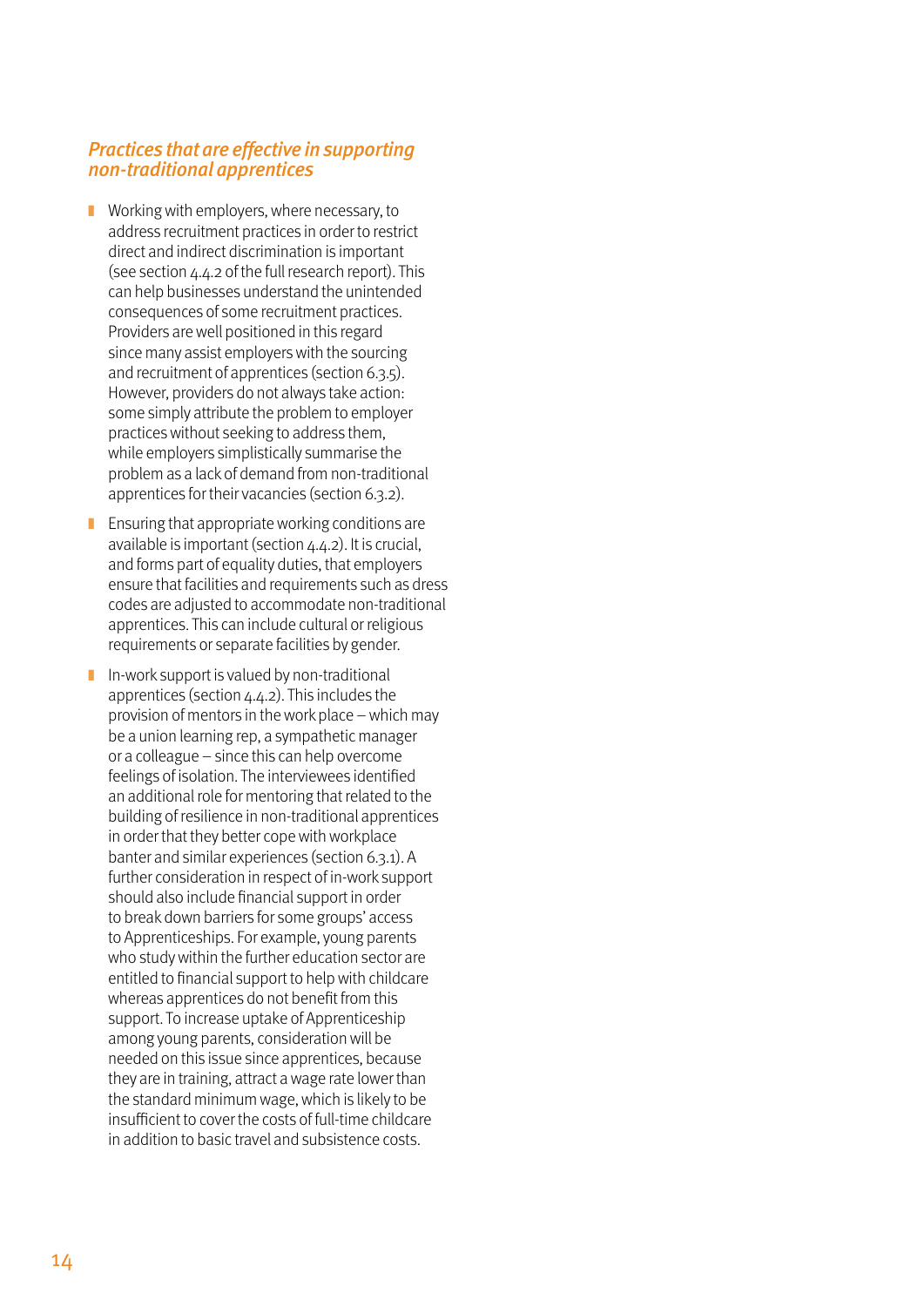## **Why has there been little change in the number of women and BME apprentices?**

There is no lack of willingness or ability to both diagnose the problem and prescribe remedies among our interviewees or in the wider evidence. There is, as previously noted, considerable consistency about both over time. Therefore the question has to be why there is so little evidence of change in respect of under-representation in Apprenticeships. The following section explores some ideas about the implications and recommendations that arise from this research. It also considers how progress might be achieved.

#### Messaging: emphasise high-quality careers and a real alternative to university

Policy-makers and the recent Richard Review highlight quality as a critical concern; there are moves to deliver Apprenticeships starting from Level 3 and to extend Higher Apprenticeship provision at Level  $\mu$  and above. This sits well in the context of the need to raise the parity of esteem of vocational qualifications and of work-based training routes in order to attract more ethnic minority learners and gender atypical entrants.

The evidence suggests that talented young people are considering Apprenticeships as a real alternative to university studies; they also feel that Apprenticeships 'give them an edge' over graduates since they gain extensive work experience and develop and can demonstrate employability attributes. The avoidance of debts associated with university fee loans is in part driving this re-consideration of Apprenticeships.

**• Recommendation 1:** For the National Apprenticeship Service, the National Careers Service and employers Communications work should continue, since raising awareness of Apprenticeships generally is seen as crucial in increasing their reach. Communications should continue to emphasise the full range of frameworks, and the career pathways, available. The 'earn as you learn' message is a useful one to attract young people to consider alternatives to academic education, and the avoidance of debt should be a key message while government is providing funding of Apprenticeship training costs for young people. 

#### Messaging: improve the focus and quality of careers guidance

The evidence indicates that current messaging and communications about Apprenticeships are well configured, but need to reach further and deeper into schools in order to capture the imagination of young people, parents and other influencers.

The raising of the participation age (RPA) was seen by some stakeholders as increasing interest in Apprenticeships among young people, once they fully understood the implications of the policy. It was argued that when young people understand that they would meet their duties under RPA by taking up an Apprenticeship, rather than a job without training (JWT), many would be attracted to the route. It is too soon to know the real influence of RPA, but it should provide a lever (if all else is equal) to increase uptake of Apprenticeships. There are, however, concerns that young people may not receive full and impartial information about RPA or impartial careers guidance more generally. It can be all too easy for young people to make a mechanical transition from school to sixth form without fully considering the route that may be best for them. Understanding more about the focus and quality of careers guidance is critical if progress is to be leveraged through it.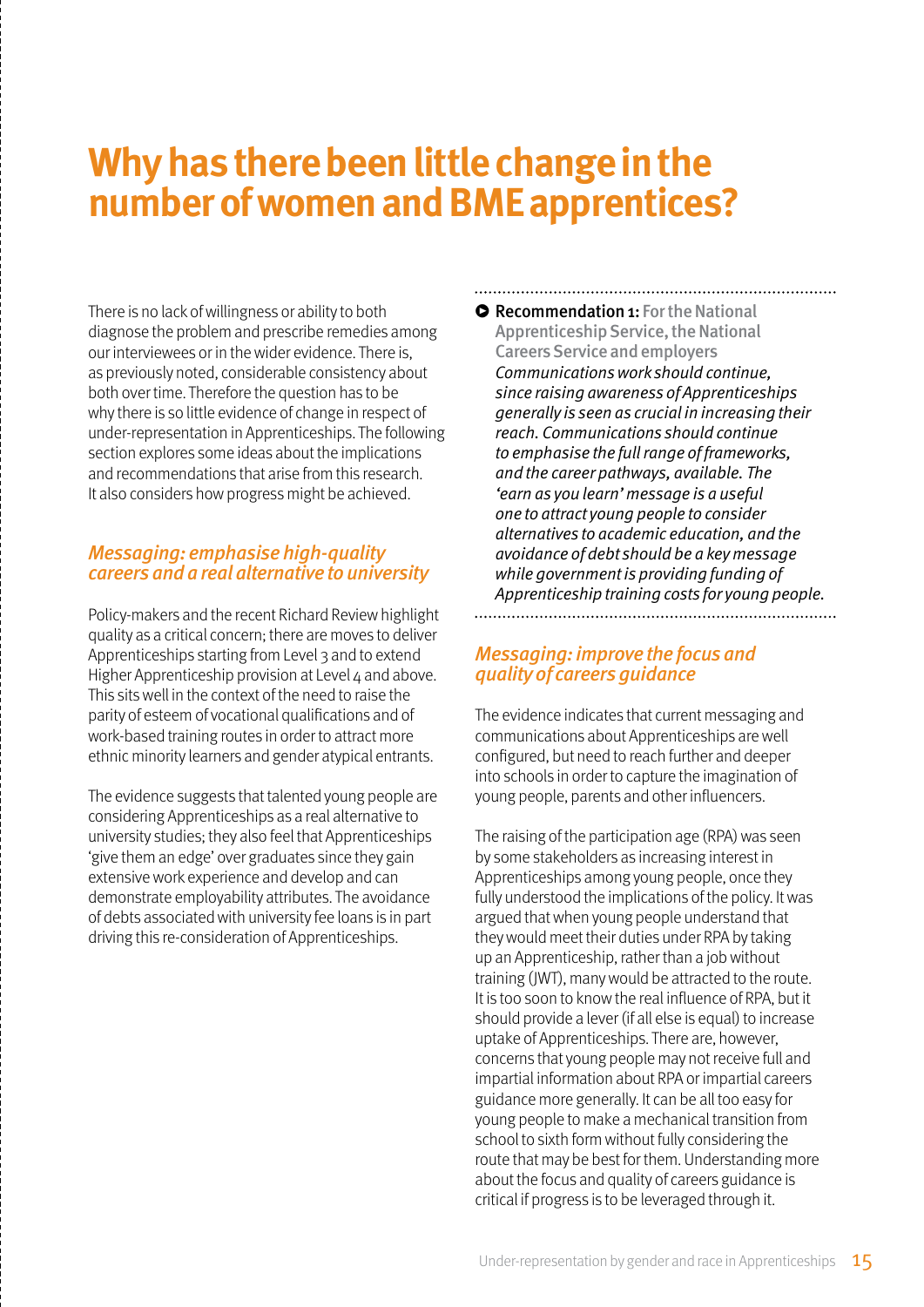**• Recommendation 2:** For the National Careers Service, Ofsted and schools Careers education should start early, it should tackle stereotypes and, in particular, it should aim to raise aspirations among girls and some particular ethnic minority groups. Independent careers advice should highlight the benefits of 'earning and learning' and high-quality Apprenticeships as a real alternative to university. Schools should be monitored and assessed on all successful outcomes post-16, with Apprenticeships given parity of esteem with higher education outcomes. This links to recommendations made by the Women's Business Council (2013) and work done by the NUT on 'Breaking the Mould',<sup>3</sup> which may provide added impetus to assist action being taken.

#### Ensure equality and diversity effects are considered

It is telling that equality and diversity did not receive any great attention in either the Richard Review or the Holt Review of the programme. Questions around impact on equality and diversity have been included in the consultation following the Richard Review, though these are of limited scope. If progress is to be achieved, then equality and diversity should be key considerations in all dimensions of the Apprenticeship programme.

### **• Recommendation 3: For the**

Department for Business, Innovation and Skills, the Apprenticeship Unit, the National Apprenticeship Service and the Skills Funding Agency It may be valuable that an equality and diversity champions' forum is convened to act as a critical friend to Apprenticeship and related policy developments to ensure that equality and diversity are truly embedded in the programme. This might draw on the enthusiasm already demonstrated as part of the expert panel convened for this research as well as existing expertise such as the Ethnic Minority Employment Stakeholder Group, which supports the Department for Work and Pension. 

### Find the right funding mechanism

There is a risk that actions to address underrepresentation have failed because they have been funded as short-term and stand-alone initiatives without legacy designed in. The Diversity in Apprenticeship pilots, for example, demonstrated that providers will respond if monies are available and, while legacy was expected, arguably the pilots were not sufficiently monitored on this. Similarly the funding provided through the Association of Education and Learning Providers to pilot additional support to unsuccessful Apprenticeship applicants must be capitalised upon. However, to achieve a fuller legacy in future initiatives, it may be necessary to take a different approach through funding the outcomes that are desired.

There is an argument that to achieve a change it is necessary to drive forward a particular set of behaviours and that funding mechanisms can be an effective means to achieve this. The Skills Funding Agency has an opportunity to influence the behaviour of providers through its funding mechanisms. It is already the case that Apprenticeship funding is weighted differently for different frameworks (to reflect differential costs of delivery) and some (limited) account of socioeconomic factors is taken in post-16 funding.

**• Recommendation 4: For the National** Apprenticeship Service, the Apprenticeships Unit, the Skills Funding Agency and the Education Funding Agency Providing additional monies for the recruitment and, crucially, retention of non-traditional candidates using payment-by-results may be a driver of change. Making funding available may be sufficient to promote and ensure the embedding of good practice activities across the post-16 sector. Some of the Employer Ownership Pilots have focused on increasing diversity in Apprenticeships and could provide a model to build on, if successful.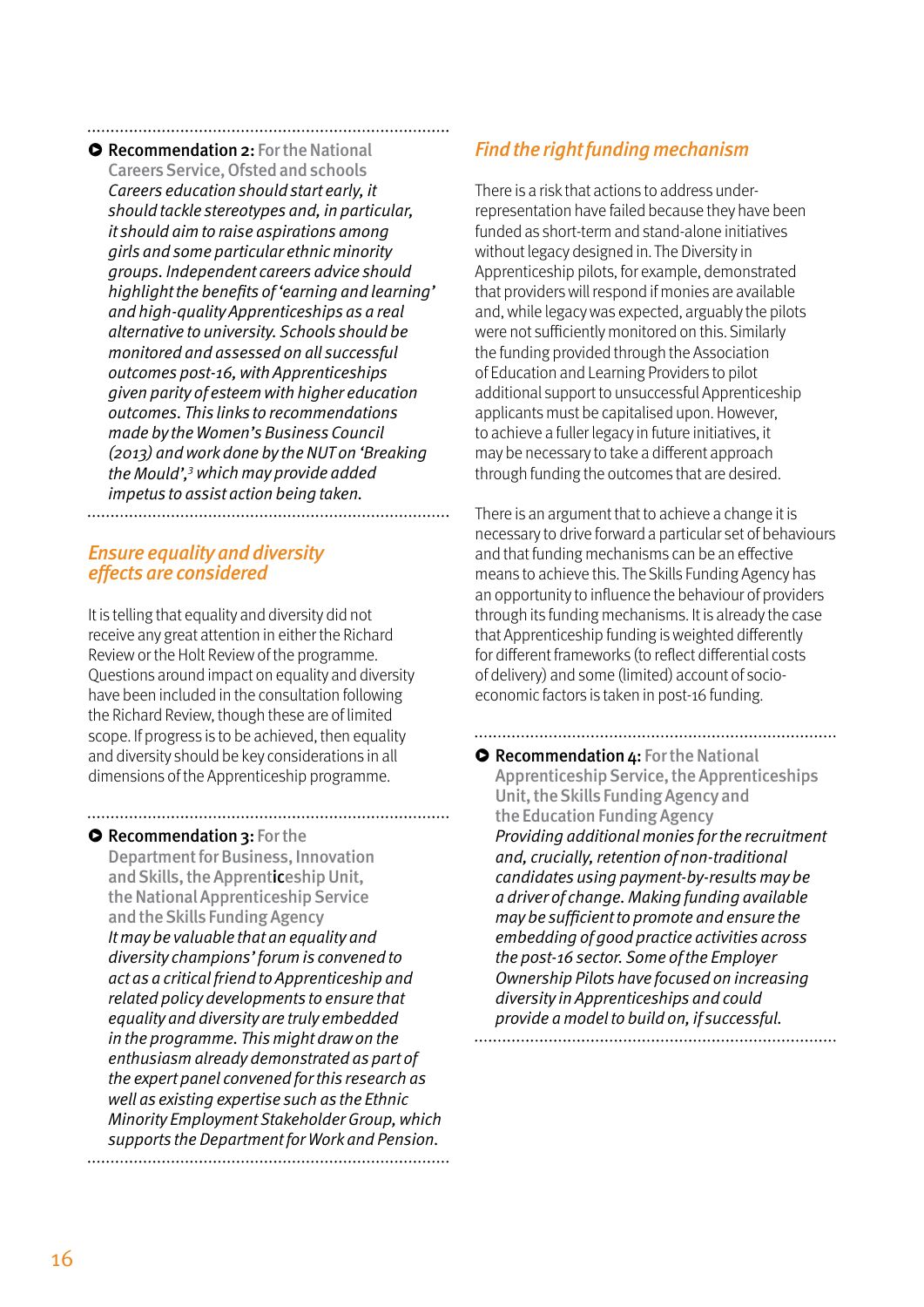#### Implementation of effective practice needs local tailoring

Many interviewees, and the existing evidence base, highlight that certain activities are effective. Common recommendations about 'what works' include:

- role models
- **n** ambassadors
- tasters, and
- collaboration between schools and providers and employers to deliver activities and information in schools.

There appears to have been no lack of initiatives, locally and nationally, utilising these approaches. However, there may be a need to consider factors in the local environment and the local youth population and to tailor approaches accordingly if these initiatives are to be successful. There are indications that role models must be recognisable to those on whom they are meant to impact, and not so very different that it drums into the target audience that a route or career is not for them. 'Like me' might mean a role model who shares the same academic ability, ethnicity or gender and occupation combination as the target audience. The burden on role models and ambassadors also requires consideration, as does whether stereotypes are reinforced by well-meaning but ill-placed comments when they are introduced at events.

**• Recommendation 5:** For employers, schools, the Department for Education and the Education Funding Agency Employers should allow apprentices and employees to visit local schools to encourage participation. This can build on work being done by 'Inspiring the Future<sup>4</sup> and Speakers4Schools.<sup>5</sup> The Department for Education and the Education Funding Agency should ensure that information gets to the right person in each school to ensure that role models, employers and providers are enabled to access schools including academies and free schools. This correlates with the Women's Business Council (2013) report recommendation to encourage roles models and a recommendation from the National Careers Council (2013) that employers should encourage their employees to volunteer to go into schools and colleges. 

#### Low-cost and low-risk activities have traction

In a time when resources are tight, those involved in implementation require solutions that are not resource intensive but that are known to be effective. The return on the investment in activities to address equality and diversity in Apprenticeships may not be demonstrated in a time-frame that encourages a high level of resource to be devoted to this issue.

There are examples of 'have a go' and taster events among the Diversity in Apprenticeship pilots that could be replicated through existing activities. For example, careers fairs and events were commonly mentioned in interviews with providers and are noted in the literature; these could, with little effort, be spun to have equality and diversity themes. Such approaches represent a low-cost and lowrisk approach for those taking them forward.

**• Recommendation 6: For the National** Apprenticeship Service, the Skills Funding Agency, provider representative bodies and the Education and Training Foundation Build on existing activities to promote equality and diversity and disseminate effective practice through the provider sector. Government agencies and their partners should use the annual Skills Show as a further forum to promote Apprenticeships, as is achieved through Apprenticeship Week – with a clear focus in both on diversity in Apprenticeships and high-quality achievements. This will raise awareness and keep Apprenticeships on the agenda throughout the year and provide a focus for equality and diversity activities. Similarly publicity should be given to other initiatives that are looking at promotion of equality and diversity or under-representation in Apprenticeships such as in the Employer Ownership Pilots. 

#### Support the spread of good practice

While there is limited (and not necessarily growing) evidence of effective practice, ideas of 'what works' are well established. What may be needed is more support, encouragement and expectation that providers, schools and others embed these practices in what they do. A number of different partner organisations will need to be on board to take forward this work.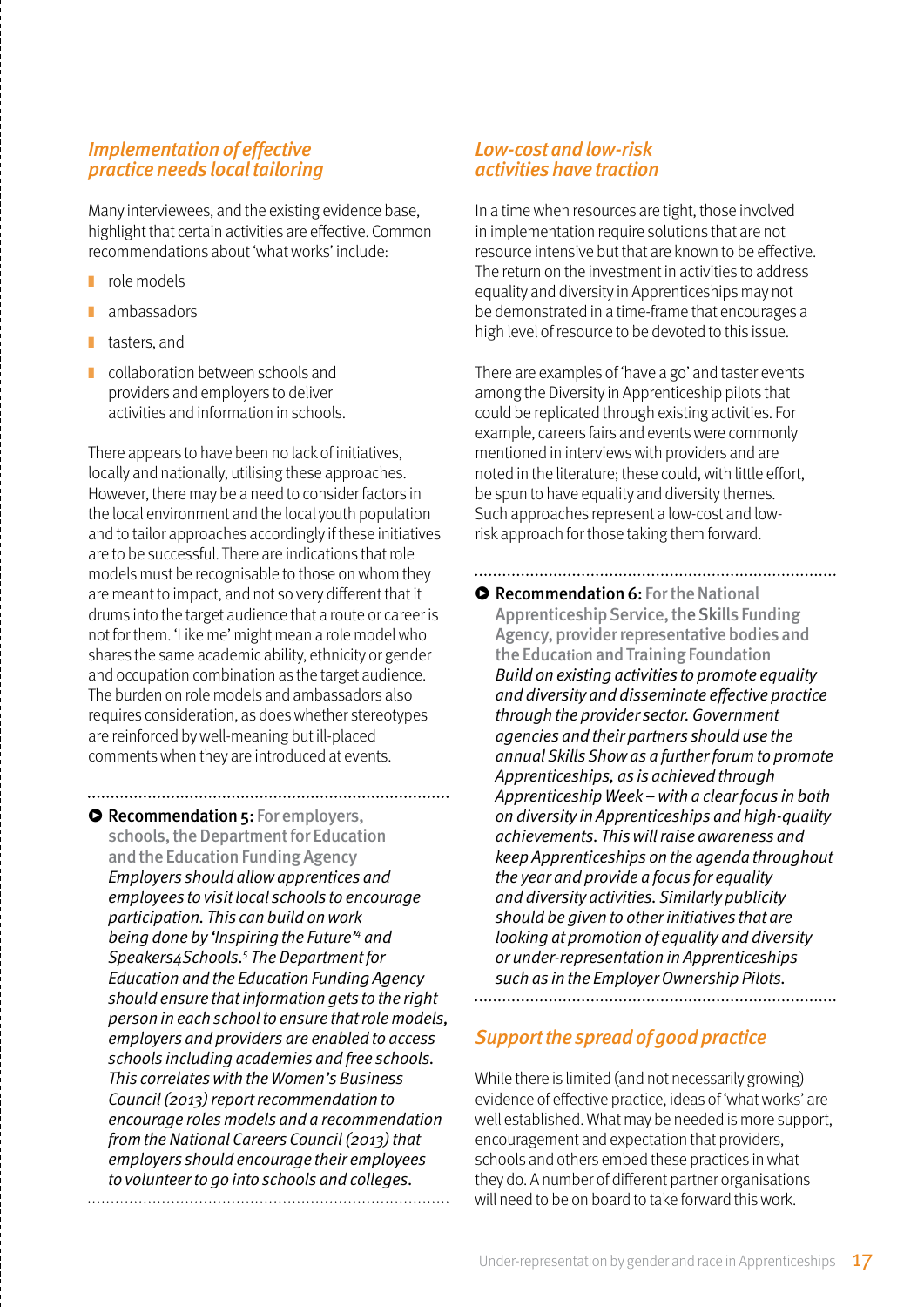The Education and Training Foundation will be ideally placed as a key partner to support the dissemination of good practice activities. It manages the Excellence Gateway and this could be an avenue for dissemination.

Ofsted has potential to drive up quality in the careers guidance offered in schools and post-16 learning. It is also seen as highly engaged with equality and diversity, which some providers identified as supporting the embedding of good practice. Academies and free schools are subject to Ofsted inspections, which should ensure some consistency in practices despite differing management arrangements.

Provider networks can be influential; practice can be disseminated through them. Networks can also share resources to deliver or adapt activities to have equality and diversity dimensions. Employer networks or supply chains can also be influential and provide mentoring between businesses or opportunities for small- to medium-sized enterprises (SMEs) to recruit from large employer assessment centres.

....................

**• Recommendation 7:** For the National Apprenticeship Service, the Education and Training Foundation, provider networks and Ofsted The National Apprenticeship Service should approach employers with national contracts (grant employers) as a way of encouraging the promotion of good practice through supply chains. Make use of the Excellence Gateway to disseminate good practice to post-16 providers and training organisations. Examples of good practice could be drawn from the existing literature including, for example, the Diversity in Apprenticeship Pilots evaluation report. Providers may benefit from toolkits to help them adapt practices – to be low cost and low risk – within their contexts. When the Ofsted thematic review of careers provision (expected Autumn 2013) reports, the relevant parties to look at implementing their recommendations. This correlates with recommendation made in the Women's Business Council (2013) report that the government should report on how it plans to implement the findings of Ofsted's report on careers advice and information. Also the Education Select Committee (2013) report on schools careers guidance recommendation that local authorities and government promote best practice.

#### Become the preferred source of information

The Apprenticeship vacancy website received some criticism in this research, though overall it was viewed as a valuable resource. A number of interviewees expressed concern at the complexity of information about Apprenticeships and wanted one channel of information that would draw all resources together. It would assist the National Apprenticeship Service to get the correct information about Apprenticeships in the hands of influencers if it were able to become the preferred source of information. However, it is likely to be highly resource intensive to coordinate and connect the plethora of sources on Apprenticeships. It may also be used as a device to assure the quality and terms and conditions of Apprenticeship vacancies to ensure young people are exposed to high-quality training opportunities.

**• Recommendation 8:** For the National Apprenticeship Service and the National Careers Service Increase online presence of the National Apprenticeship Service website and Apprenticeship vacancies and work together to create a comprehensive up-to-date source of information for young people, careers advisers, parents and schools. Monitor the quality of vacancies in respect of pay, hours and off-thejob training. This links to a recommendation made by the National Careers Council (2013) that it should extend online services and the Women's Business Council (2013) report, which suggests that 'parent packs' would enable parents to have the resources to support their children with post-16 transitions.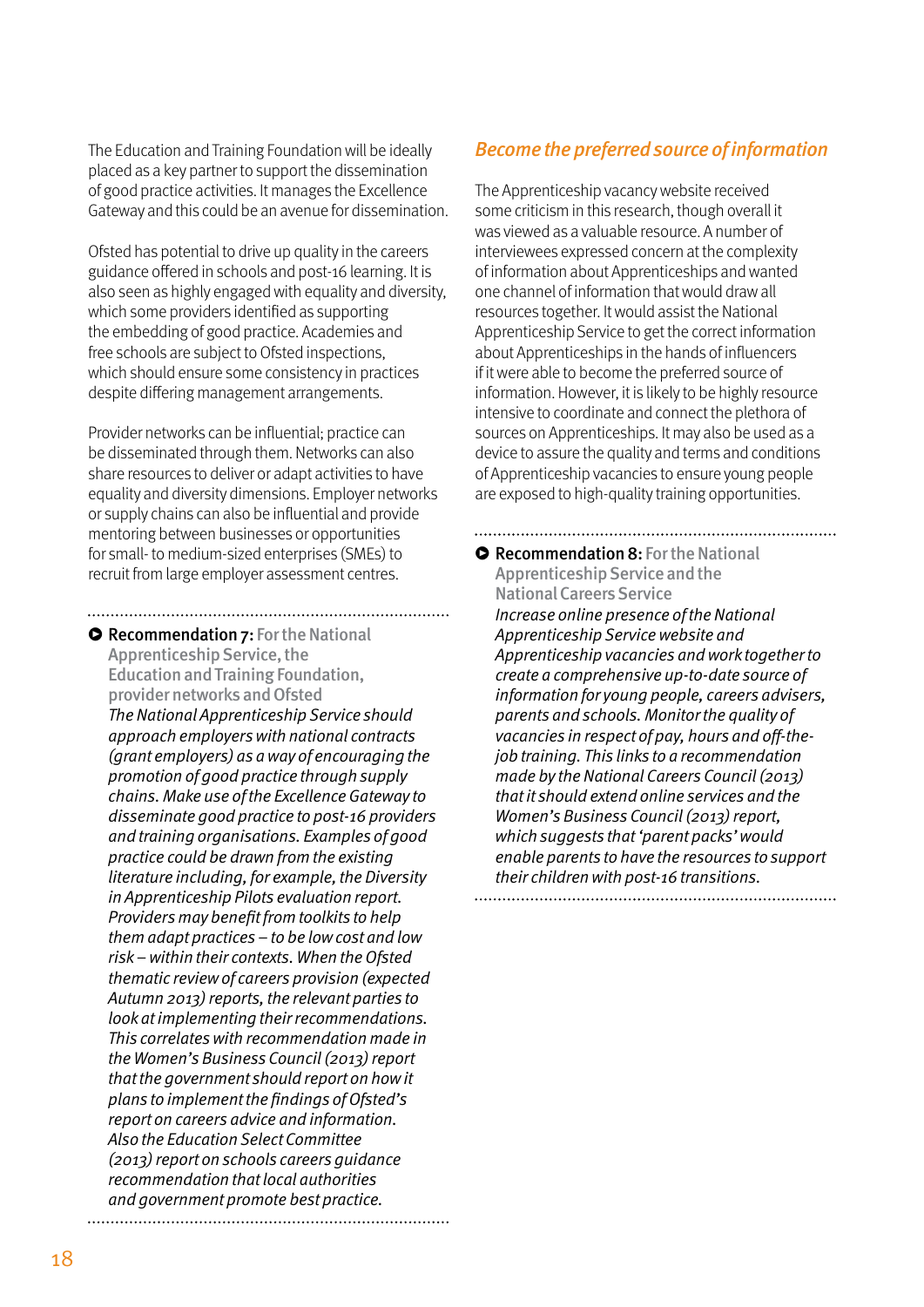#### Taking action to change employer recruitment dynamics

Providers tend to build up a relationship of trust with the employers they engage with. There are benefits to this since repeat business can be generated. It is also apparent that providers frequently offer assistance to employers seeking to fill vacancies by providing a shortlist of candidates for employers to select from. Putting forward a shortlist containing diverse candidates without headlining the practice can be effective in helping to ensure non-traditional applicants are included in recruitment exercises. While not all employers will change the decisions they make, the emphasis on selecting the best talent in recruitment decisions may mean that more opportunities open up for under-represented groups.

### **• Recommendation 9: For the**

National Apprenticeship Service, providers and provider bodies

Encourage National Apprenticeship Service teams working with employers to focus more effort on engaging with ethnic minority employers to better understand their needs. Providers who gain 'repeat business' with employers should work to influence employer recruitment to increase equality and diversity in Apprenticeships. Explore the feasibility of providers acting as equality and diversity monitors within interview panels for Apprenticeships. The National Apprenticeship Service to look at the feasibility of anonymising applications made via the Apprenticeship vacancy service to discourage covert discrimination against ethnic minority applicants. 

#### Work with employers to celebrate Apprenticeships and diversity

Awards and competitions are viewed positively by some employers and have business benefits. In addition, young people can be motivated by awards. Ensuring that award panels maintain an eye on equality and diversity may help to ensure that the benefits of awards and competitions can be leveraged to address under-representation. For example, recent awards that have celebrated diverse apprentices include the Rising Star awards as part

of Golden Shears 2013. The gold and silver prizes were won by female apprentices from Savile Row tailors and achieved national press coverage.<sup>6</sup>

The Guardian newspaper annually publishes the National Apprenticeship Service list of top 100 apprentice employers, achieving national coverage for regional awards including SMEs alongside national employer Apprenticeship schemes. At the time of reporting, the 2012 list was available.<sup>7</sup>

Employers respond to a different type of language than that used in education and training and an appeal should be made to the business case for diversity. Employers should be able to pick from the widest talent pools – including women and people from ethnic minority backgrounds. Global businesses need staff that are comfortable working with people of different ethnic backgrounds.

#### **• Recommendation 10: For the National**

Apprenticeship Service Communicate with employers using language that they recognise and appeal to the business case for diversity in Apprenticeships. Communicate the message that Apprenticeships are an attractive and credible option. This links with the government Rigour and Responsiveness in Skills report (2013) advocating an employercentred approach to Apprenticeships. 

#### Use public procurement to drive up engagement with Apprenticeships and equality and diversity

Public procurement provides an opportunity to expand vacancies for non-traditional entrants. Pubic contracts can require suppliers to offer a balanced intake of apprentices since they are subject to duties in respect of equality and diversity. Since maledominated sectors such as construction dominate public procurement contracts, the opportunities for atypical entrants by gender and race are clear. Such contracts can also assist in the expansion of training opportunities more generally since they could be used to require that a proportion of the workforce is recruited as apprentices to learn alongside skilled workers.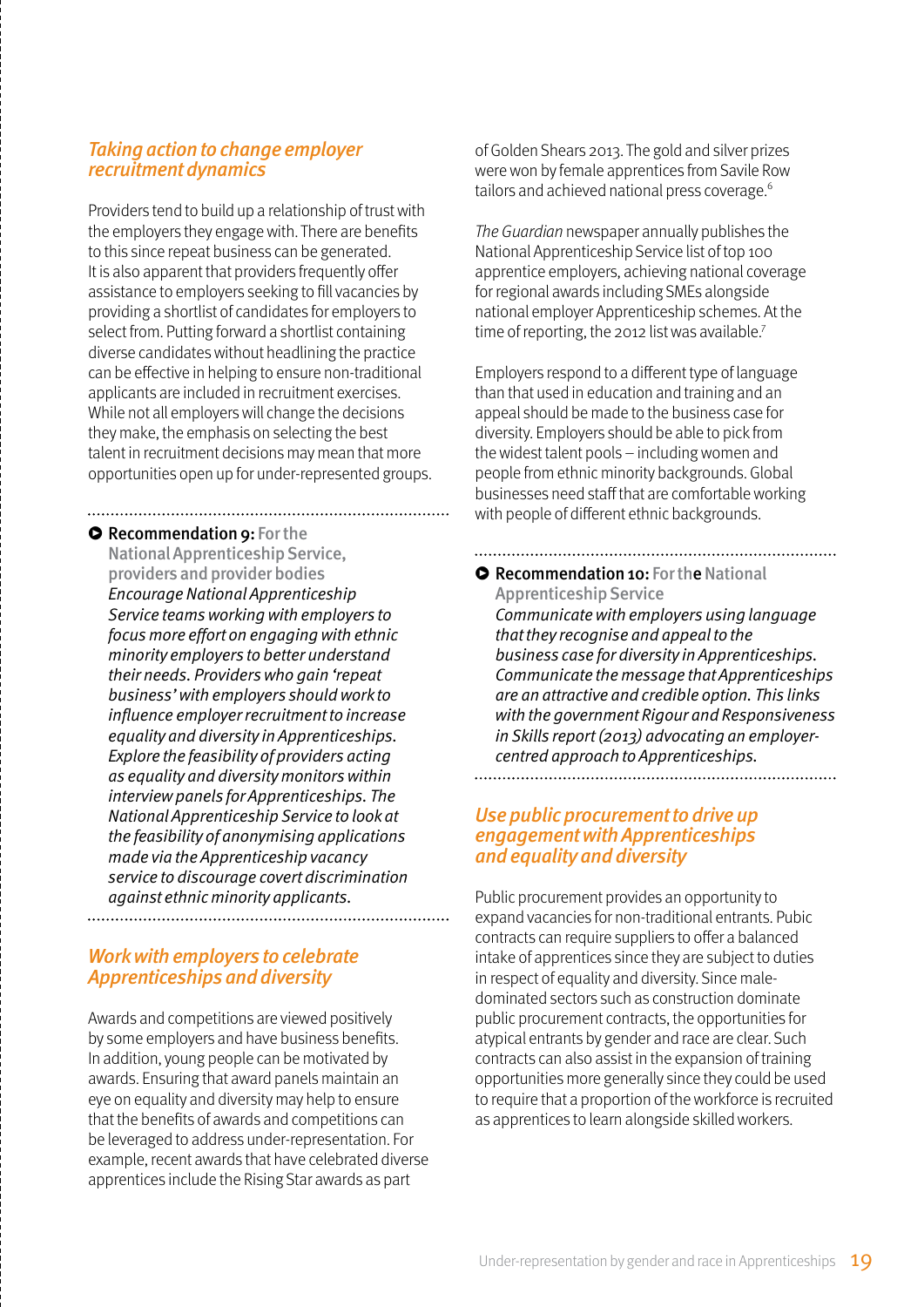### **• Recommendation 11:** For the government, BIS,

Apprenticeship Unit and local authorities Make use of public procurement and statutory duties under public contracts as a policy lever to ensure Apprenticeships are delivered and take account of equality and diversity. As part of this the timing of vacancies might also be managed, linked to key points in the academic year. The value of this will also be to increase vacancies, and provide more supported transitions to young people who do not wish to progress through education, and by this means help to reduce the numbers of those not in education, employment or training (NEET). 

#### Build up young people's resilience but offer support in the workplace

It is apparent that non-traditional apprentices need to be resilient to cope in workplaces that are strongly gendered or dominated by a particular ethnicity. This however, should not be assumed to relate to confidence deficits in individual apprentices; the onus should be on employers and providers providing appropriate support to apprentices within the workplace.

Support should be available to all apprentices and especially those who are young and lack experience. It might be leveraged through sympathetic line managers and co-workers, as well as ULRs and other union representatives where they are present in the workplace.

**• Recommendation 12:** For Schools, employers, providers, ULRs, the National Apprenticeship Service and the National Careers Service Work by schools and in post-16 education to help increase young people's confidence and resilience to cope with differences would be valuable. Also the National Apprenticeship Service to work with employers and providers to provide more support to ensure they have the resources needed to support apprentices. This links with recommendations made by the National Careers Council (2013) that the National Careers Service should work to explore the importance of 'character' and 'resilience'. 

#### Build a recruitment process, and make it more timely

In the research interviews, schools suggested that it would assist greatly if there could be greater alignment between the demands of the academic year and when vacancies are advertised. They highlighted how applications for full-time study post-16 or post-18 are made in the winter term and places are confirmed in early January. This means that, by the time students would be able to apply and be available for Apprenticeship vacancies, most have a place lined up at college or university. In addition, the application has to be made at a time when they are involved in revision and examinations. It would undoubtedly be challenging to achieve this, but it can be seen as a barrier to accessing the Apprenticeship programme. Some large employers have used the examination results timetable to guide their recruitment patterns, but have started to move away from this as group training agencies (GTAs) have been disbanded and more, older apprentices (who already know their examination results) have been recruited.

A further, associated issue is the support that students receive to make a transition within education rather than to the labour market and training. Schools and colleges know how to support study applications and, consequently, young people are well supported in making these transitions. There is less clarity about how to support transitions to Apprenticeships and some young people are seeking to find their way with little support. Again, providing transition support is challenging for national agencies, though it might be possible within school or provider models if further help/training can be given to key staff so that they feel more informed about the process.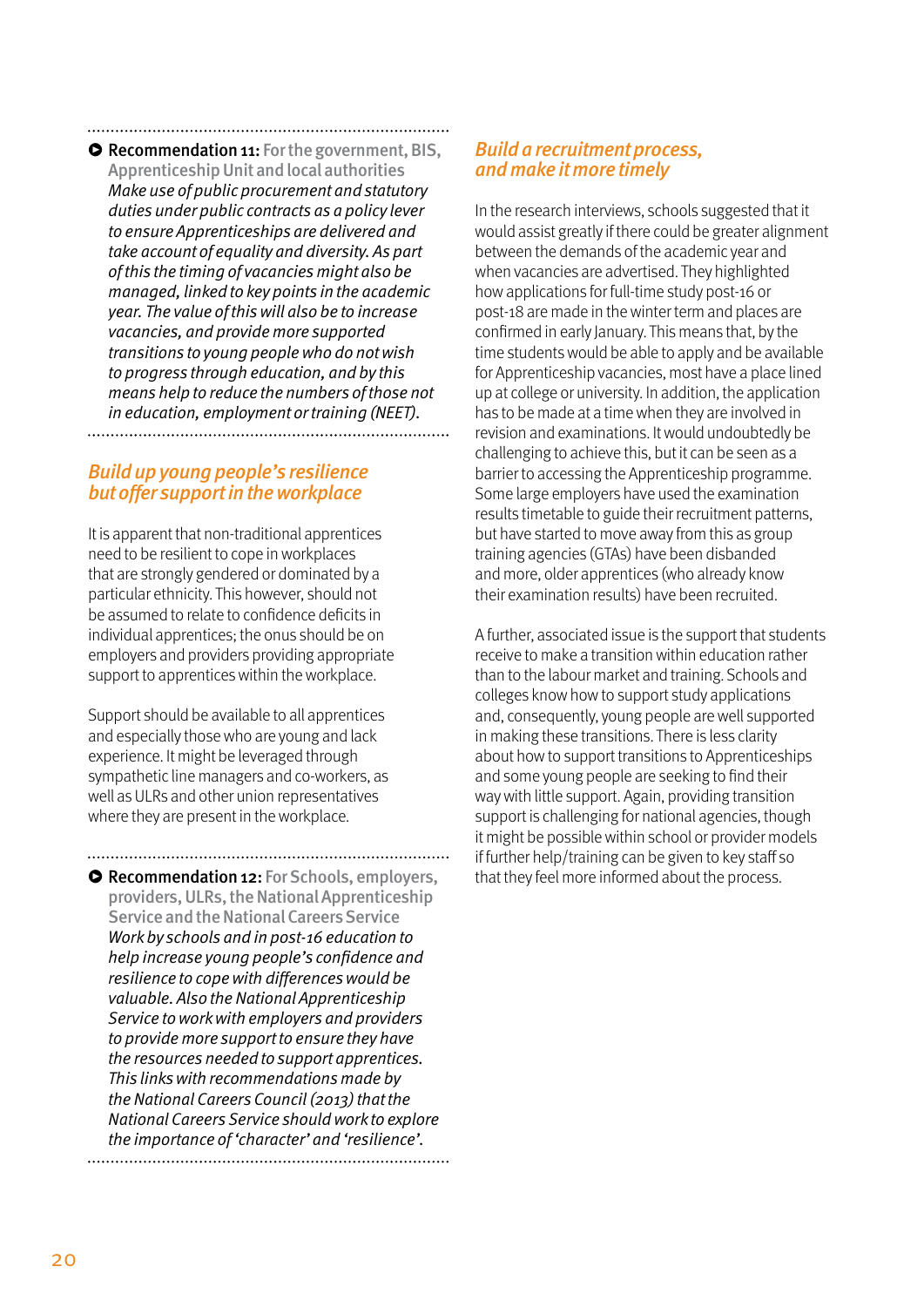**• Recommendation 13: For BIS, the** Apprenticeship Unit, provider networks and provider representative bodies The National Apprenticeship Service should work with provider networks and providers with collaborative links with schools and employers to support local models of the university 'milk rounds', in order that there is a focused point for highlighting Apprenticeships and gaining access to vacancies. This would be more applicable to sectors such as engineering, where recruitment can be planned far in advance, rather than customer service, which is more dependent on local labour markets. Use of public procurement and statutory duties under public contracts as a policy lever linking generally to ensure Apprenticeships are delivered and take account of equality and diversity considerations as well as timing of vacancies linked to key points in the academic year. This correlates with recommendations made in the Education Select Committee report on schools careers guidance (2013) suggesting that the National Apprenticeship Service expands to promote Apprenticeships in schools and the National Careers Service supports a brokerage role for schools. 

### Ensure applying is straightforward

A number of stakeholders interviewed for this research theorised that typically the traditionally male and craft skill Apprenticeships were better organised and offered better progression pathways than those in occupations that are female dominated, or that are new to the Apprenticeship programme. This made it harder for young women to access and progress through the programme. There were also statements that providers advertise Apprenticeships but note in the small print that the young person has to find their host employer by themselves. This is undoubtedly unhelpful and could lead to young people entering jobs without training, which from a policy perspective is undesirable.

#### **• Recommendation 14: For the National** Apprenticeship Service

It would beneficial to explore the quality of the Apprenticeship offer in a sample of genderstereotyped sectors, comparing those with and without a long tradition of Apprenticeship. This would establish the nature of any action that is required. There may be a need to provide guidance for providers that any advertising of Apprenticeships targeting young people should encompass the full package and not simply the training element. This type of advertising would be more relevant to employers.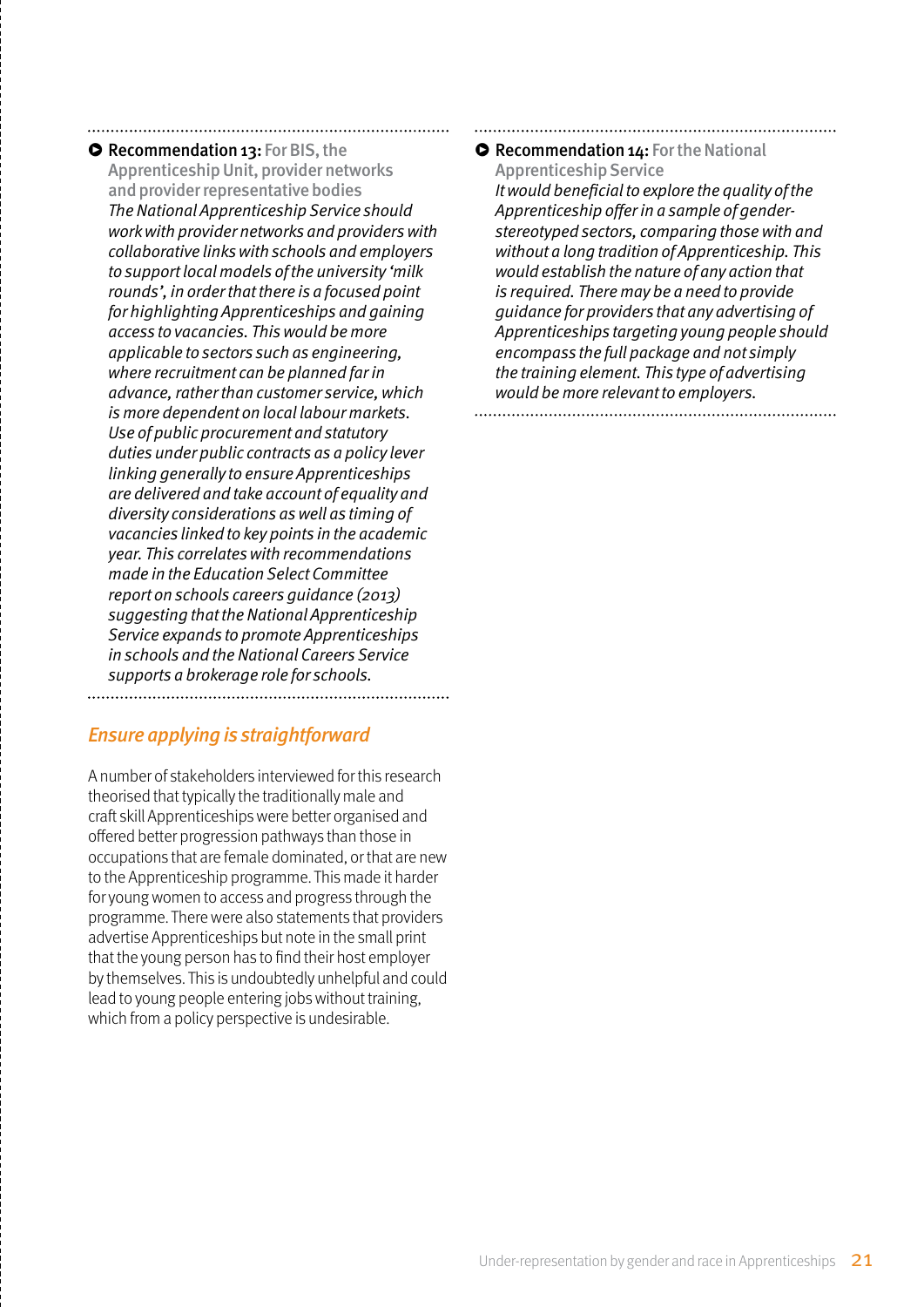## **Overcoming gender stereotyping and ethnic under-representation in Apprenticeships**

Taking into account the actions recommended above to make Apprenticeships more inclusive at a general level, some specific actions are required to address the needs of the two key groups. Based on the analysis presented in these conclusions and the report as a whole, these are summarised in the following sections.

#### Recommendations for activities to increase ethnic representation

The recommendations for activities to increase ethnic representation in Apprenticeships aim to redress the barriers to participation by encouraging individuals from ethnic minority groups to see Apprenticeships as a viable option and ensuring that young people from ethnic minority backgrounds are enabled to secure an Apprenticeship job.

- $\blacksquare$  Further detailed research is needed to examine the barriers to access. The statistical first releases available for Apprenticeship vacancy data show there are many more applicants from ethnic minority groups than ethnic minority apprentice starts. It will be necessary to examine whether this is about prior qualification level – which reflects Key Stage 4 performance – or something else. (This research could be commissioned by the National Apprenticeship Service.)
- Related to this point, data emerging from the Apprenticeship Application Support Fund pilots (the 'bootcamps'), which were commissioned through the AELP, may be insightful. Evaluation of these pilots with a focus on a detailed examination of barriers and the solutions that have proved effective would be valuable. (The National Apprenticeship Service or the funding agency should require this as part of its delivery contract with the Association of Education and Learning Providers.)
- Employer recruitment strategies should be examined to see whether there is evidence of (unwitting) discrimination, and employers should get involved to sell the business case for diversity to other employers. (This could build on previous

DWP research, and could be led by the Department for Business, Innovation and Skills, via the Apprenticeships Unit, and would need to involve employers and employer representative bodies.)

- Apprenticeship providers should seek to present more diverse shortlists of apprentice candidates to employers and work more closely with employers on recruitment, for example by sitting on recruitment panels to ensure fair and equal recruitment practices are used. (This action should be taken by providers with support from the Skills Funding Agency Relationship Managers and be further encouraged by provider bodies and through provider networks.)
- $\blacksquare$  It is crucial that work is undertaken to raise the esteem of Apprenticeships within ethnic minority communities in order that young people from these backgrounds are encouraged by their parents to consider the Apprenticeship route. Related to this, work in communities is also required to raise awareness of science, technology, engineering and mathematics (STEM) as well as the route that Apprenticeships provide to these high-quality careers. (This will require a cross-government effort, involving the Departments for Business, Innovation and Skills and the Department for Education, and could be based on media campaigns as well as work through community intermediaries. The involvement of careers guidance providers in schools, colleges and training providers would support this activity.)
- $\blacksquare$  To overcome the performance bar to access Apprenticeships, young people from ethnic minority backgrounds need to attain better Key Stage 4 qualifications. To do this requires ambitions to be raised as well as the delivery of support that enables young people to overcome difficulties encountered in the build up to Key Stage  $4$  examinations. It may also entail work and support starting in much earlier phases of learning. (The Department for Education should take a key role in ensuring schools raise ambitions for good careers; Ofsted can monitor the provision of careers guidance: Key Stage  $\Delta$ destination measures should help to demonstrate to schools the outcomes of actions in this regard.)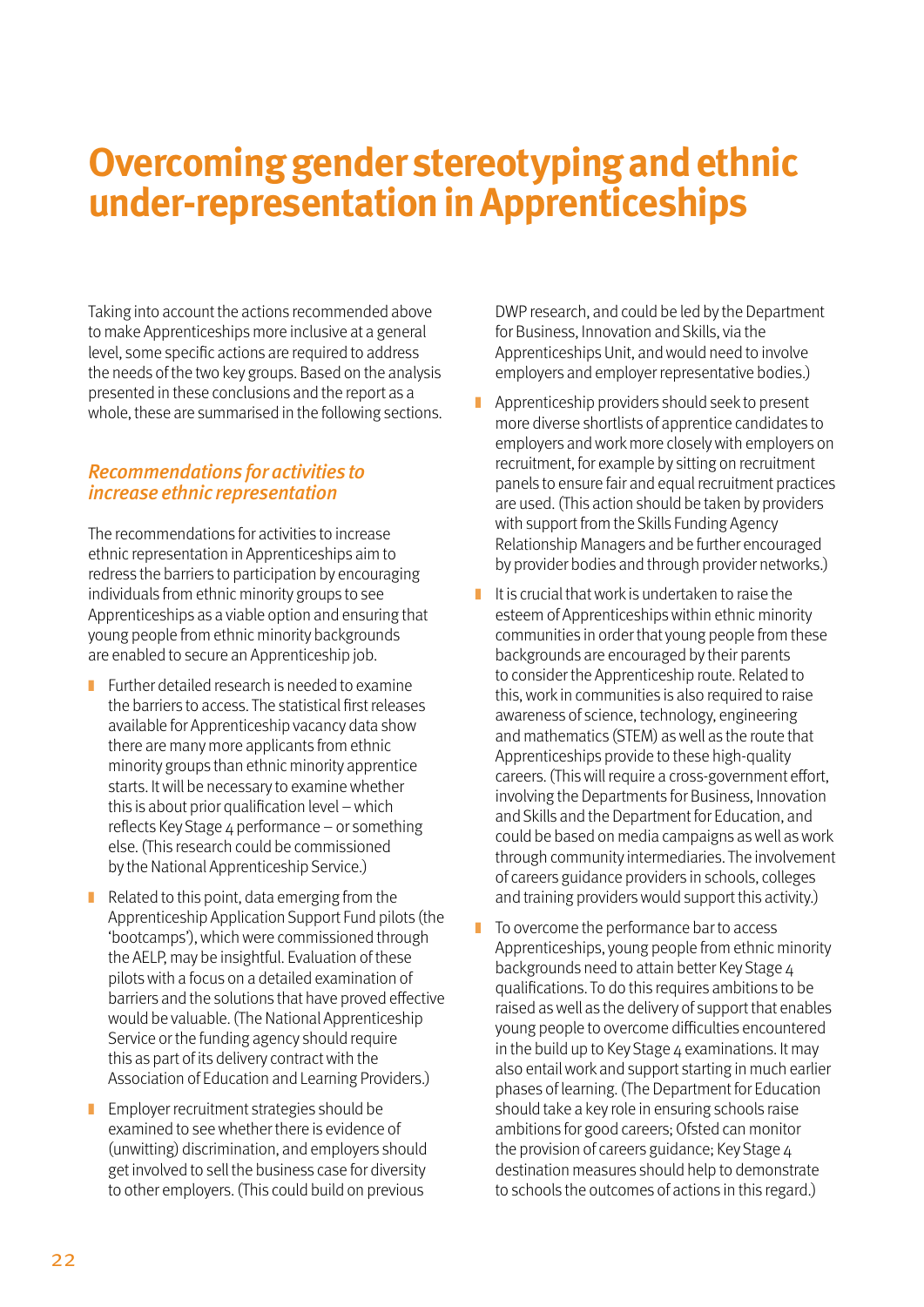- $\blacksquare$  There is a consensus that role models are an effective source of inspiration and support to young people from diverse backgrounds. Employers and training providers should work to identify culturally congruent (where possible) role models within Apprenticeships who can act as ambassadors for the programme. (This action should be the responsibility of employers and Apprenticeship providers, including provider networks. Provider bodies could take a role in encouraging their members to take on this effective practice.)
- Where employers have a focus on the conversion of existing employees into Apprenticeships, equitable access should be given to people from ethnic minority backgrounds. (ULRs and training providers should take a lead on ensuring that this happens and should provide advice where individuals have concerns about converting their role to an Apprenticeship.)
- $\blacksquare$  Emphasise the role of Apprenticeships as a route to professions as well as trades; and as an alternative means to progress to higher education without the debt implications. The research has shown that for some ethnic minority groups, particularly those from migrant backgrounds, the message about quality is particularly important. (The National Apprenticeship Service, the Apprenticeships Unit and the National Careers Service should take responsibility for this action.)
- Religious considerations relate to but are different from general messages about ethnic under-representation in Apprenticeships. Some religious groups require minor adaptations to working conditions to allow, for example, time and space for prayer. In addition, allowances should in most cases be made for religious restrictions in respect of clothing. (Providers may need to consult with employers and young people about the requirements generated by different religious beliefs. They may benefit from expert assistance and guidance in interpreting the restrictions placed by different faiths on work and training. Provider staff who share the same faith as employers or learners can be valuable in helping to interpret religious restrictions on work, overcoming stereotypes and devising effective solutions that enable young people to work and train. The National Apprenticeship Service and the Education and Training Foundation could work together to disseminate good practice examples.)

#### Recommendations for actions to increase representation of women

When drawing up actions to increase representation of women in Apprenticeships it is apparent that many of the necessary actions are well established. They are reiterated here with indications about which organisations could provide a lead on addressing and, more crucially, embedding them in practice.

- Better-quality, more in-depth and challenging careers guidance at an earlier age that, crucially, addresses occupational stereotypes is needed. In addition, clear information about how Key Stage 4 choices and later choices affect career prospects by narrowing options to change at a later stage should be highlighted. Similarly, young people require information about how career choices affect future pay and progression in the labour market. The pay associated with different Apprenticeship frameworks should also be included within careers guidance. (Schools, Ofsted, the National Careers Service and careers education professionals should take the lead on this action.)
- Much of the gender segregation seen in Apprenticeships is reflective of gender divisions in the labour market. Knowing about discrimination or division in an employment sector can deter people from considering that work, therefore more must be done to convince people that the door really is open. (Employers, sectoral bodies, unions, employer representative bodies and careers education professionals should engage with and share good practice.)
- $\blacksquare$  Related to this is ensuring that the door is genuinely open and this requires action to address any gender discrimination or stereotyping seen within workplaces. (Sectoral bodies, unions and employer representative bodies should lead on this.)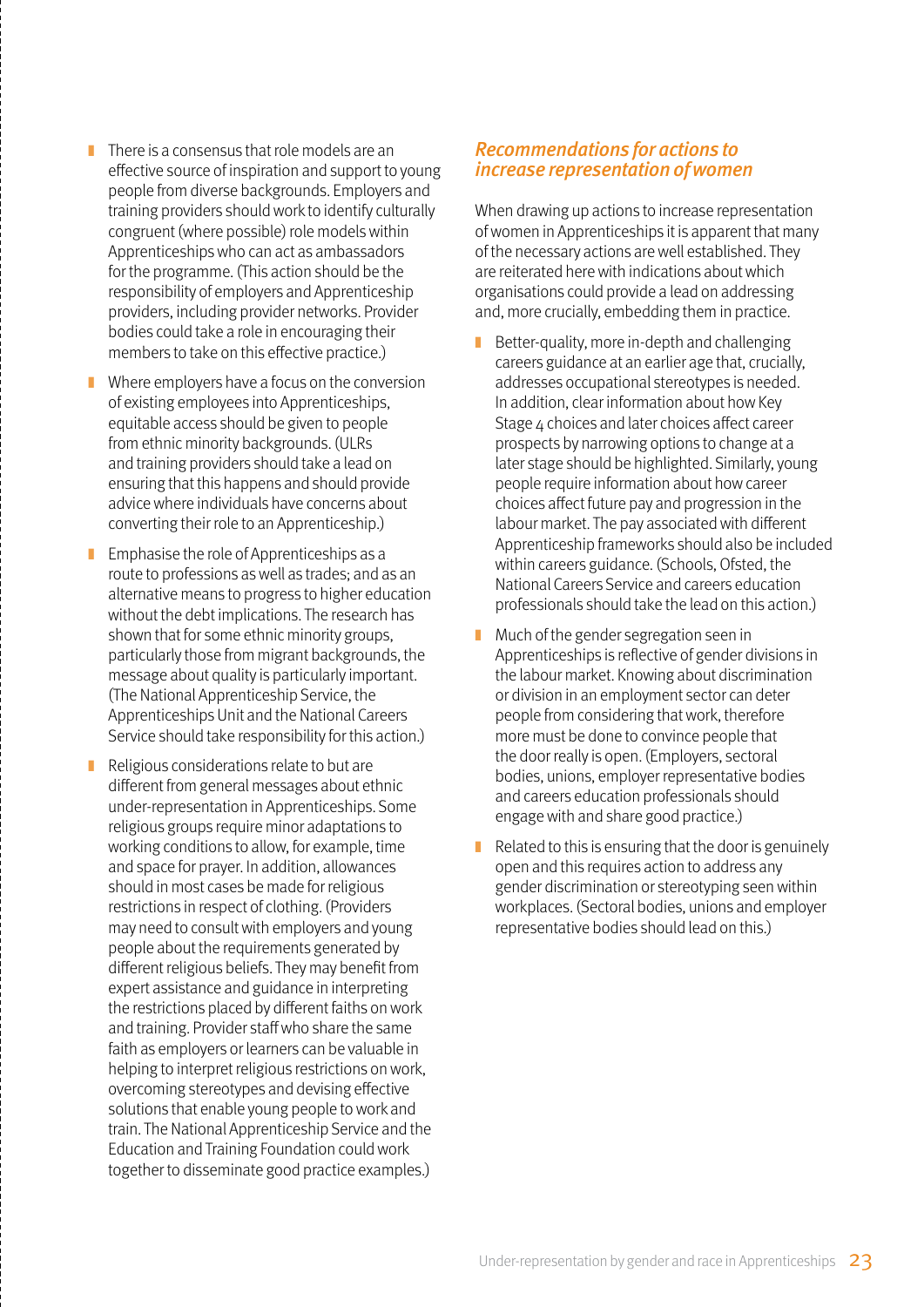- $\blacksquare$  As with ethnic minority groups, role models can be a powerful influence on young women and are particularly important for young women who are considering gender-atypical career choices. Many young women who enter nontraditional Apprenticeships, interviewed as part of this research, made gender-atypical choices because they have family members in sectors where women are under-represented such as in engineering and have been excited by the work undertaken by their family members. Widening the influencers beyond the immediate family is therefore of critical importance if there is to be a genuine attempt to widen career horizons. (This should be the responsibility of employers and Apprenticeship providers, schools and careers professionals as well as families.)
- $\blacksquare$  The evidence presented in this report shows that race compounds gender when it comes to underrepresentation in Apprenticeships. Females from ethnic minority backgrounds need more support to overcome barriers to Apprenticeship entry and to achieving success once engaged in Apprenticeship training. Therefore any actions that are taken to improve the inclusivity of Apprenticeships should consider the equality and diversity effects in relation to ethnic diversity with gender equality in combination. (The Apprenticeship Unit, the National Apprenticeship Service and the funding agency should share actions on this point.)
- Consideration of the needs of young parents is also required. The lack of funding to support the costs of childcare while undertaking an Apprenticeship may mean that young parents are deterred from the programme, since the Apprenticeship National Minimum Wage is unlikely to cover these costs in addition to general costs of living. In addition, young parents may require greater flexibility in terms of hours worked. The current framework requirements may not offer the flexibility needed by young parents, even if employers are themselves prepared to be flexible on working hours. (The Apprenticeship Unit, the National Apprenticeship Service and the funding agency should explore whether childcare costs and lack of flexibility in terms of hours acts to deter young parents from the programme.)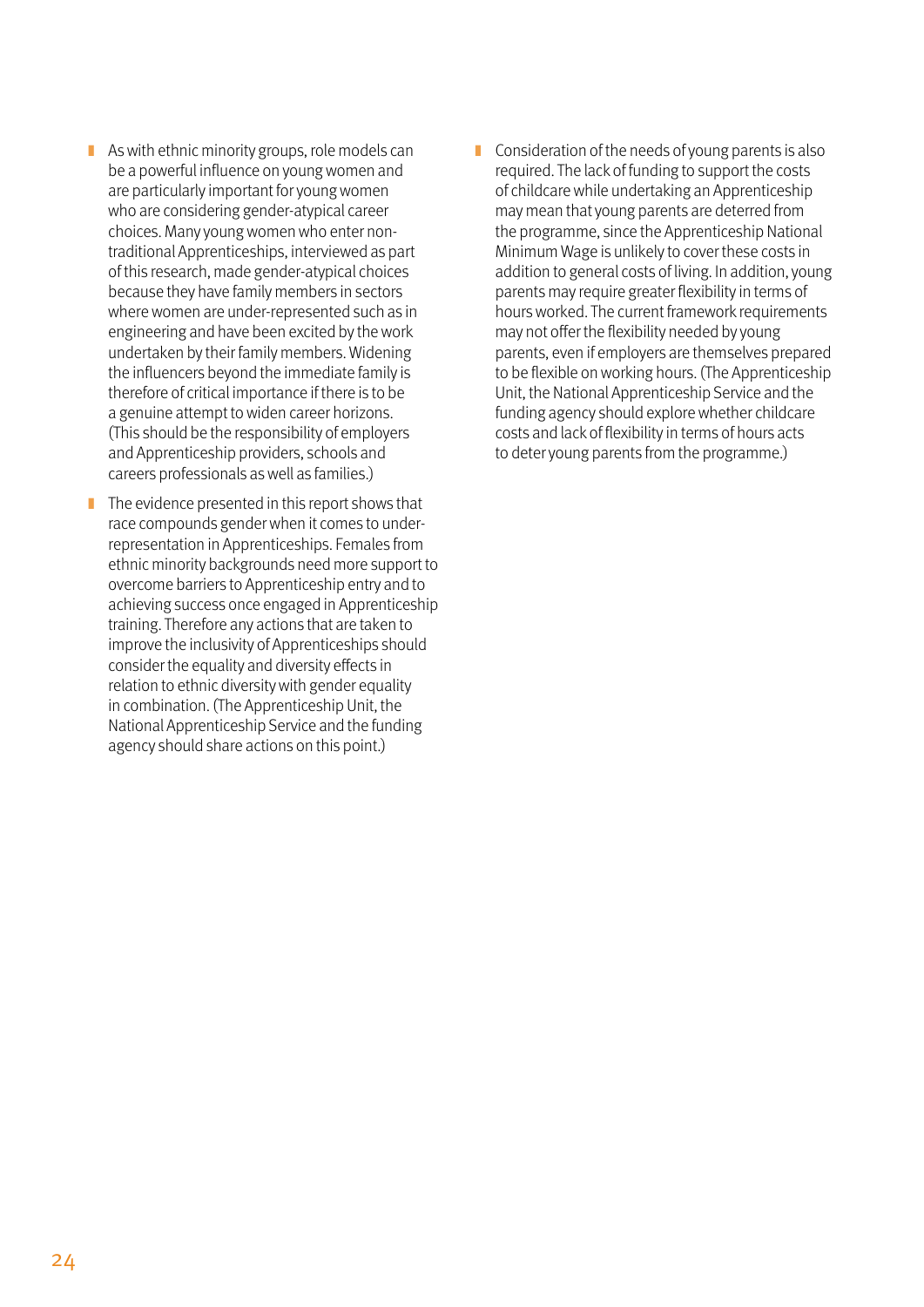### **Notes**

1. For example, DCSF, DIUS (2008). World-class Apprenticeships: Unlocking talent, building skills for all; the EOC inquiry into gender equality and modern Apprenticeships (see page XX).

2. For example, see commentary about the withdrawal of Train to Gain funding and the rising trend of 'conversion' Apprenticeships.

3. www.teachers.org.uk/node/15762

4. www.inspiringthefuture.org

5. www.speakers4schools.org

6. www.gq-magazine.co.uk/style/articles/2013-03/19/ golden-shears-bespoke-tailoring-awards-2013 and http://fashion.telegraph.co.uk/news-features/ tmg9940189/girls-rule-the-2013-golden-shears-awards

7. http://careers.theguardian.com/interactive/top-100 apprenticeships-employers

### **References**

Butler, V (2012). Apprenticeships: the ethnic minority gap, Fabian Society.

Department for Education (2008). Impact Assessment of Apprenticeship Review Policies, including the creation of the National Apprenticeships Service, July.

Department for Education and Department for Business, Innovation and Skills (2012). Future of Apprenticeships in England: Richard Review Consultation.

Department for Education and Department for Business, Innovation and Skills (2013). Rigour and Responsiveness in Skills, BIS/13/960.

DIUS (2008). World-class Apprenticeships: Unlocking Talent, Building Skills for All. The Government's strategy for the future of Apprenticeships in England, Cabinet Office, London.

Fuller, A, Unwin L (forthcoming). "The Challenges Facing Young Women in Apprenticeships", Gender and Aspirations and Attainment across the Lifecourse, Schoon and Eccles (eds), Cambridge University Press.

Fuller, A, Unwin L (2012a). "Banging on the Door of the University: The complexities of progression from Apprenticeship and other vocational programmes in England", SKOPE, Monograph No. 14, June.

Fuller, A, Unwin L (2012b). "What's The Point Of Adult Apprenticeships?" Adult Learning, Spring.

HM Treasury (2006). Leitch Review of Skills: Prosperity for all in the global economy – world class skills – Final Report, December.

Hogarth, T, Gambin, L, Hasluck, C, De Hoyos, M, Owen, D (2009). Maximising Apprenticeship Completion Rates, Coventry, LSC.

National Careers Council (2013) An Aspirational Nation: Creating a culture change in careers provision.

Skills Development Scotland (2011). Equality Toolkit.

TUC (2008). "Still More (better paid) Jobs for the Boys: Apprenticeships and Gender Segregation", March.

TUC, YCWA (2010). A pprenticeships and Gender: A joint TUC and YWCA paper.

unionlearn (2011). "Employers: Work with Unions on Apprenticeships for Ethnic Communities", press release, September, 2011.

Women's Business Council (2013). "Maximising Women's Contribution to Future Economic Growth", Department for Culture, Media and Sport.